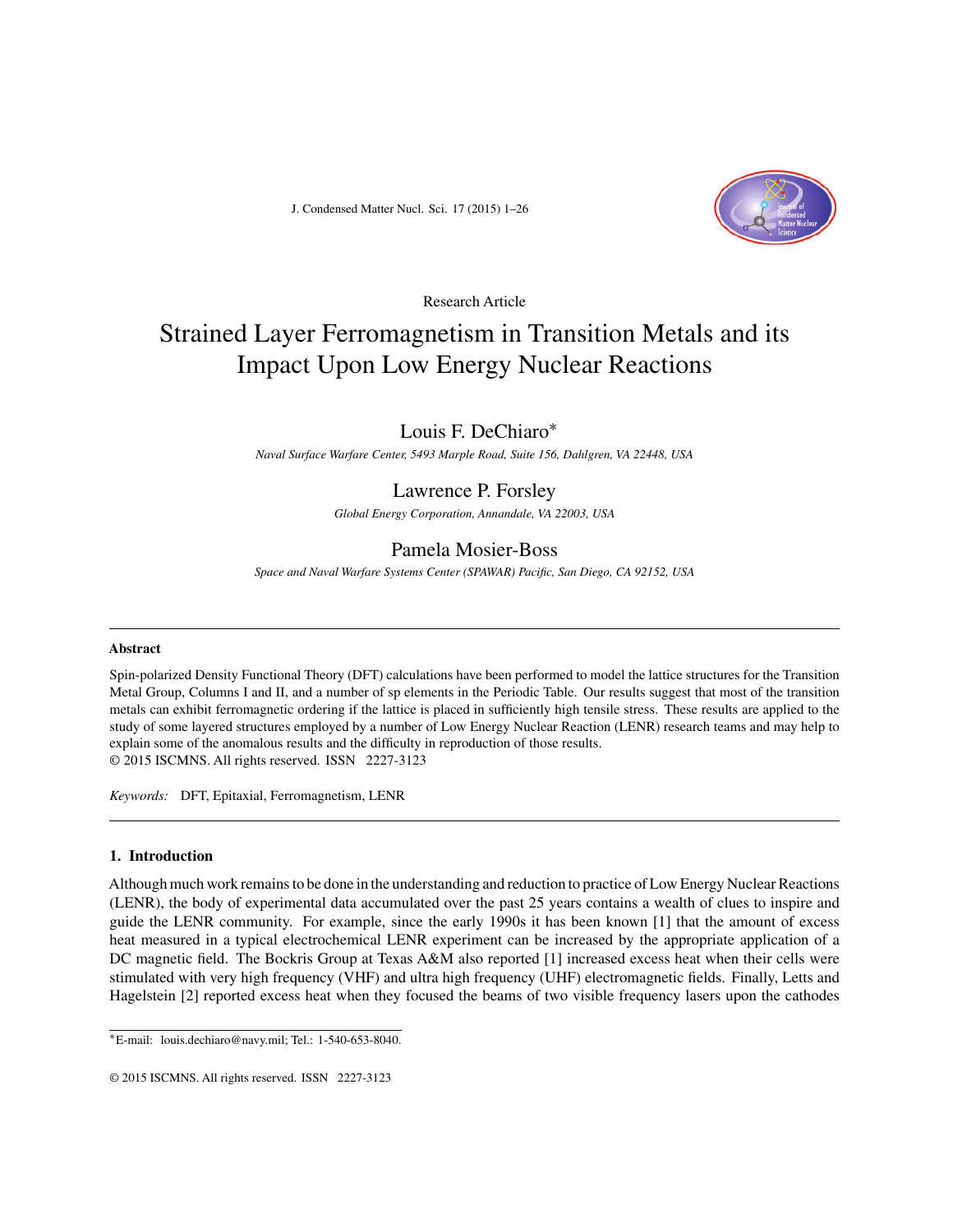in their Fleischmann–Pons cells, especially when the frequency difference between the two lasers corresponded to the THz atomic vibrational frequencies preferred by the PdH and PdD lattices. They also found that the best results were obtained when a DC magnetic field measuring about 700 Gauss was applied across the face of their Pd foil cathodes. As a result of these observations, a number of LENR community members believe that there are profound connections among LENR phenomena, atomic vibrations, and electromagnetic fields.

Experimental evidence also suggests that certain metal oxides may have a role in the LENR mechanism(s). For example, as we discuss in detail below, the layered structures used successfully by Iwamura et al. [3] contain thin films of CaO in addition to the expected Pd. And one of the well-known Arata structures [4] contains nanoparticles of Pd embedded in a nonconducting matrix of zirconium dioxide. However, the choice of oxide is apparently not arbitrary, because the Iwamura team also reported that using thin films of MgO instead of CaO yielded negative experimental results.

This paper presents the results of Density Functional Theory (DFT) computations performed to study itinerant ferromagnetism in elemental transition metals and strained layer superlattices of binary composition. Section 2 provides a short introduction to Density Functional Theory. Section 3 discusses the basic results, including the cross checks done to ensure credibility and physicality of the DFT output, extraction of values for the equilibrium lattice constant, and the lifting of the degeneracy between spin-up and spin-down electron energy eigenvalues. Section 4 presents our results on the ground state lattice energy and absolute magnetization versus lattice constant and introduces the concept of normalized asymptotic magnetization per unpaired valence electron spin. Section 5 discusses the experimental results reported by the Mitsubishi Heavy Industries (MHI) team led by Yasuhiro Iwamura and interprets them in light of the DFT spin-polarized results of this work. Section 6 presents the results of a DFT supercell study of the CaO:Pd interface and illustrates the degree of spin polarization of the various atomic species in the structure. Section 7 discusses the experimental results ofYoshiaki Arata in light of our DFT findings, and Section 8 contains the results of a DFT supercell study of the  $ZrO_2$ :Pd interface that may affect the Arata results in roughly the same way that the CaO:Pd interface affects the MHI results. Finally, Section 9 summarizes our results.

## **2. Density Functional Theory**

Density Functional Theory (DFT) is a mathematical procedure that can be used to simulate small clusters of atoms and calculate from first principles (with essentially no adjustable parameters) many important physical properties such as ground state energy, lattice stress, electronic structure, phonon dispersion curves, and many more, given only the positions and atomic species for each atom in the cluster. Software implementing DFT makes use of the periodic symmetry of an ordered crystal lattice so that a finite-scope calculation based on a single unit cell of an ordered lattice can often produce results that approximate the bulk properties of a macroscopic sample of the material.

The algorithms used in such calculations originated in a mathematical proof in which Hohenberg and Kohn [5] presented a variational principle for obtaining the ground state energy of an electronic system, a principle that introduces a universal functional of the electron density  $F[n(\vec{r})]$ . Once this functional is computed by whatever means, the ground state energy in an arbitrary external potential can be obtained. The following year, Kohn and Sham [6] published a seminal paper in which they derived a highly nonlinear partial differential equation system that can be solved with a self-consistent, iterative algorithm to calculate the electron density versus position in an atomic system under study.

Several software packages implementing DFT are available. For this particular project, we chose Quantum Espresso, mainly because it has an excellent track record, it is available at no cost through the Web, and one of us (DeChiaro) had acquired several years' prior experience using Espresso in the academic domain. Further details, including the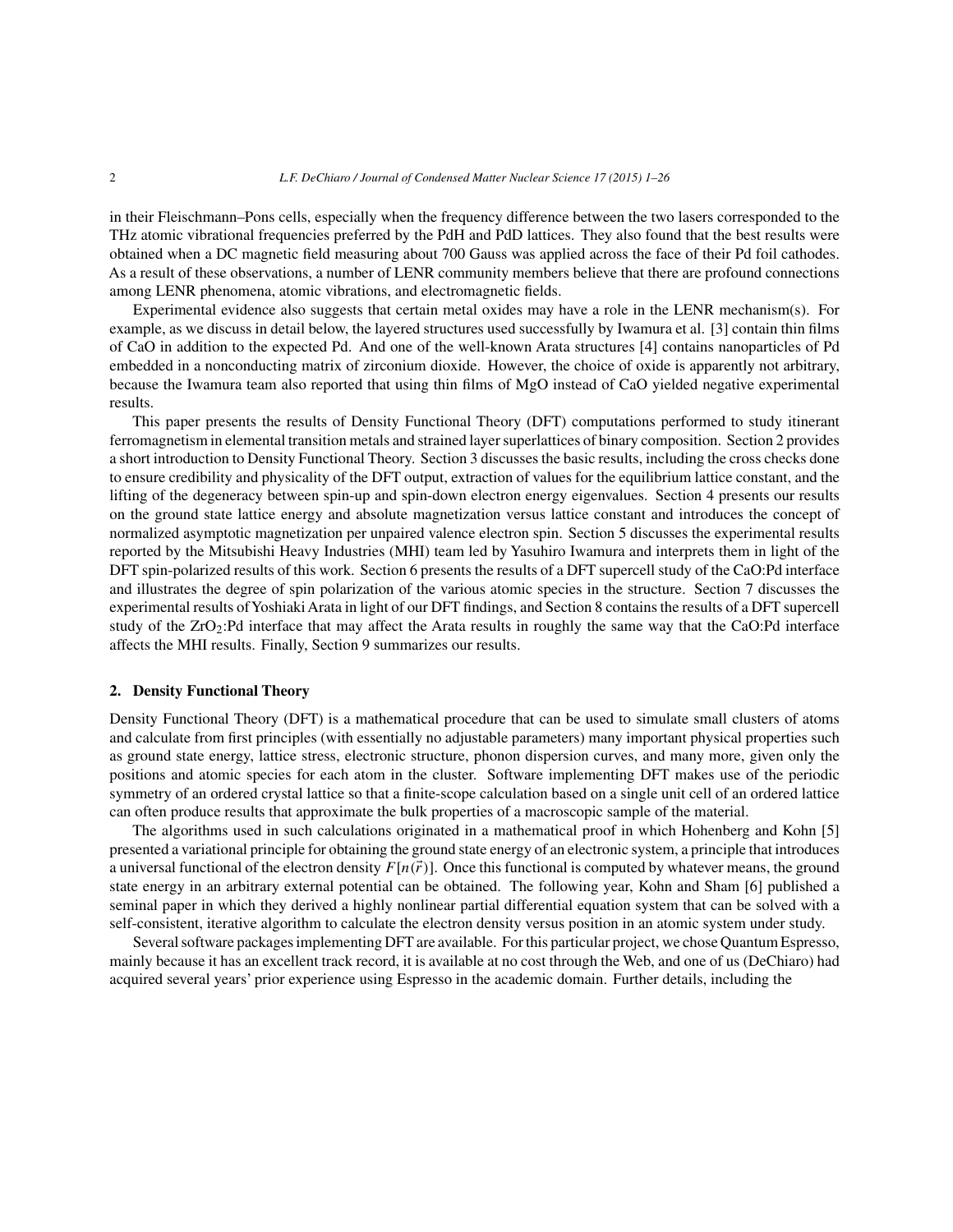

**Figure 1.** Lattice energy (left vertical axis) and stress (right vertical axis) curves vs. lattice constant for the paramagnetic solution of the transition metal ruthenium. Computed energy points are connected by solid green straight line segments, while the computed stress points are connected by dotted red straight line segments. The equilibrium lattice constant was found by fitting the three lowest energy points to a second order polynomial and then solving this to find the point of zero slope. The error between this value and the accepted value of lattice constant is about 2.7%.

algorithms used to solve the Kohn–Sham equation in a self-consistent iterative manner, are available in Giannozzi et al. [7], and the interested reader is directed to this publication.

Users of such software packages must be aware of a number of limitations and caveats. Each atomic species is represented by a pseudopotential file that approximates the effects of the atomic nucleus and the core electrons upon the valence electrons – but without the mathematically problematic "wiggles" and frequent zero crossings exhibited by the actual wave function. The generation of such pseudopotential files requires a parametrization procedure that vastly reduces the computational resources needed but also introduces certain errors. In general, we have obtained reasonably good results when using pseudopotential files parametrized with the Perdew, Becke, and Ernzerhof (PBE) generalized gradient approximation. However, in some cases, we employed Perdew-Zunger local density approximation pseudopotentials, generally because PBE pseudopotentials either might not be available for all elements or because the PZ potentials provide better agreement with experiment for some observable quantities. In any event, one should state which of the several different types of pseudopotential files were used, and these can be found in Appendix A for this work.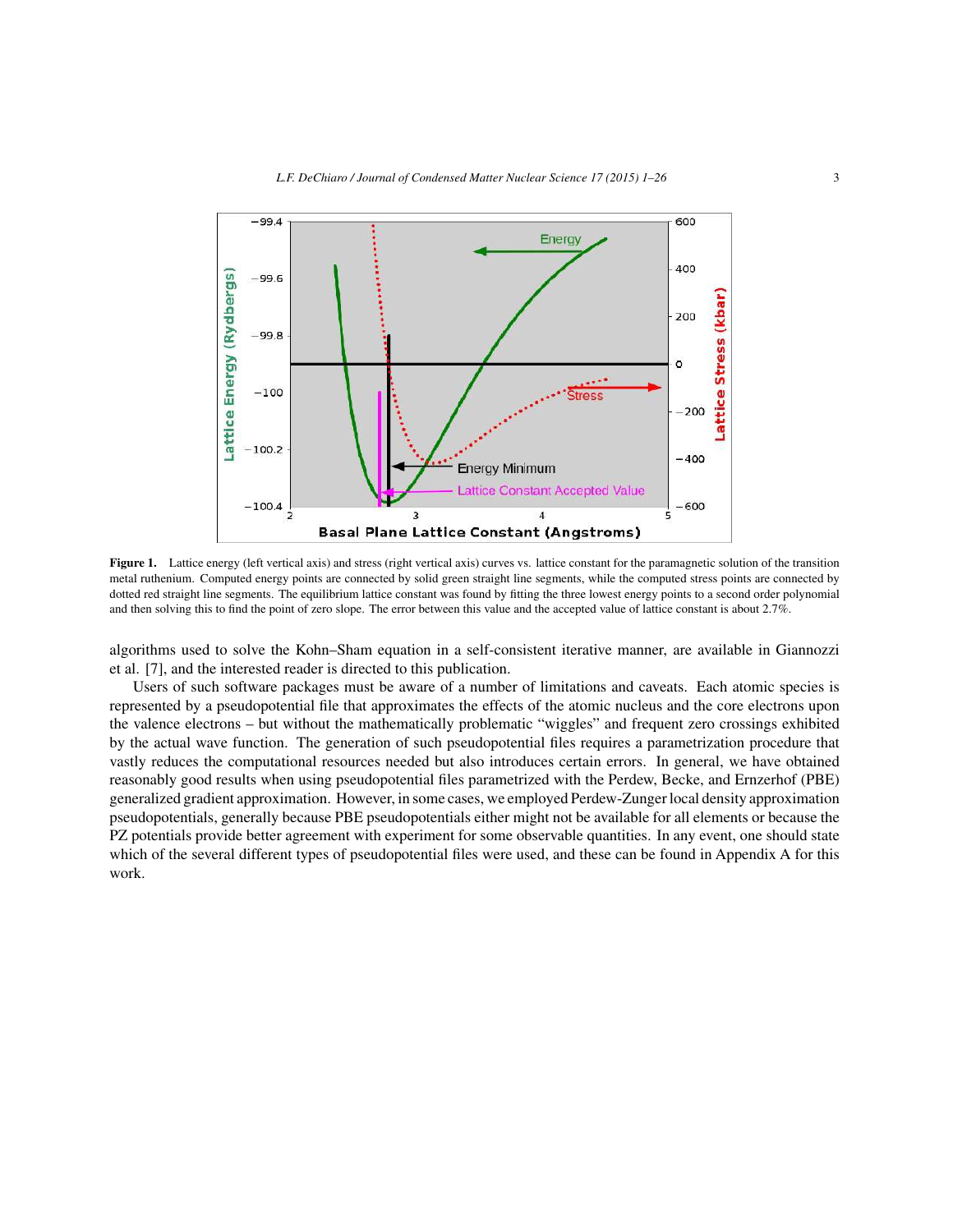#### **3. Basic Results: Extraction of the Lattice Constant**

The ultimate success or failure of any computational model rests upon the degree to which it can accurately predict observable quantities such as the lattice constant. The DFT has had good success in accurately modeling many of the atoms in the Periodic Table, provided that one uses pseudopotential files that have been carefully tested and have good transferability characteristics. The two sections of the Table where the DFT success has been quite limited are the Lanthanide and the Actinide Series, primarily due to the difficulty in modeling the incomplete f-shells of those series.

Figure 1 shows the computed results for ruthenium, a typical example of a well-behaved species near the center of the Transition Metal Group. The reader will note that the extracted value of lattice constant corresponding to the energy minimum is in excellent agreement with the zero crossing of the lattice stress curve. This is a necessary but not sufficient condition to ensure that the calculated results are physically meaningful. One of the other important conditions that must be satisfied is a reasonable agreement (less than 5% error) between the extracted value of equilibrium lattice constant and the accepted value. Some of the elements crystallize in multiple lattice types and/or are characterized by multiple c/a ratios in the literature, however in all cases it was possible to find a structure that was stable and yielded good agreement between computed and accepted values of lattice constant. For most of the elements, we employed values from Wyckoff for the accepted lattice constants. Appendix A contains a table that compares the computed and accepted values of lattice constant for all the atomic species in this study. The mean absolute value of all these errors is about 1.565%, confirming the published results that DFT is reasonably successful in modeling the behavior of most of the atomic species of the Periodic Table in their elemental lattice form.

One further caveat that should be borne in mind when interpreting these results has to do with the crystal structures. We employed the lattice types, space groups, and atomic coordinates as specified in Wyckoff for one of the structures



**Figure 2.** Electron energy relative to the Fermi level vs. lattice constant for the ferromagnetic solution of the transition metal ruthenium. Computed points on the spin-up bands are connected by solid straight line segments, while the points on the spin-down bands are connected by dotted straight line segments. The light green and red curves illustrate the two bands lying closest to the Fermi level, while the dark green and blue curves illustrate the two bands lying furthest from the Fermi level.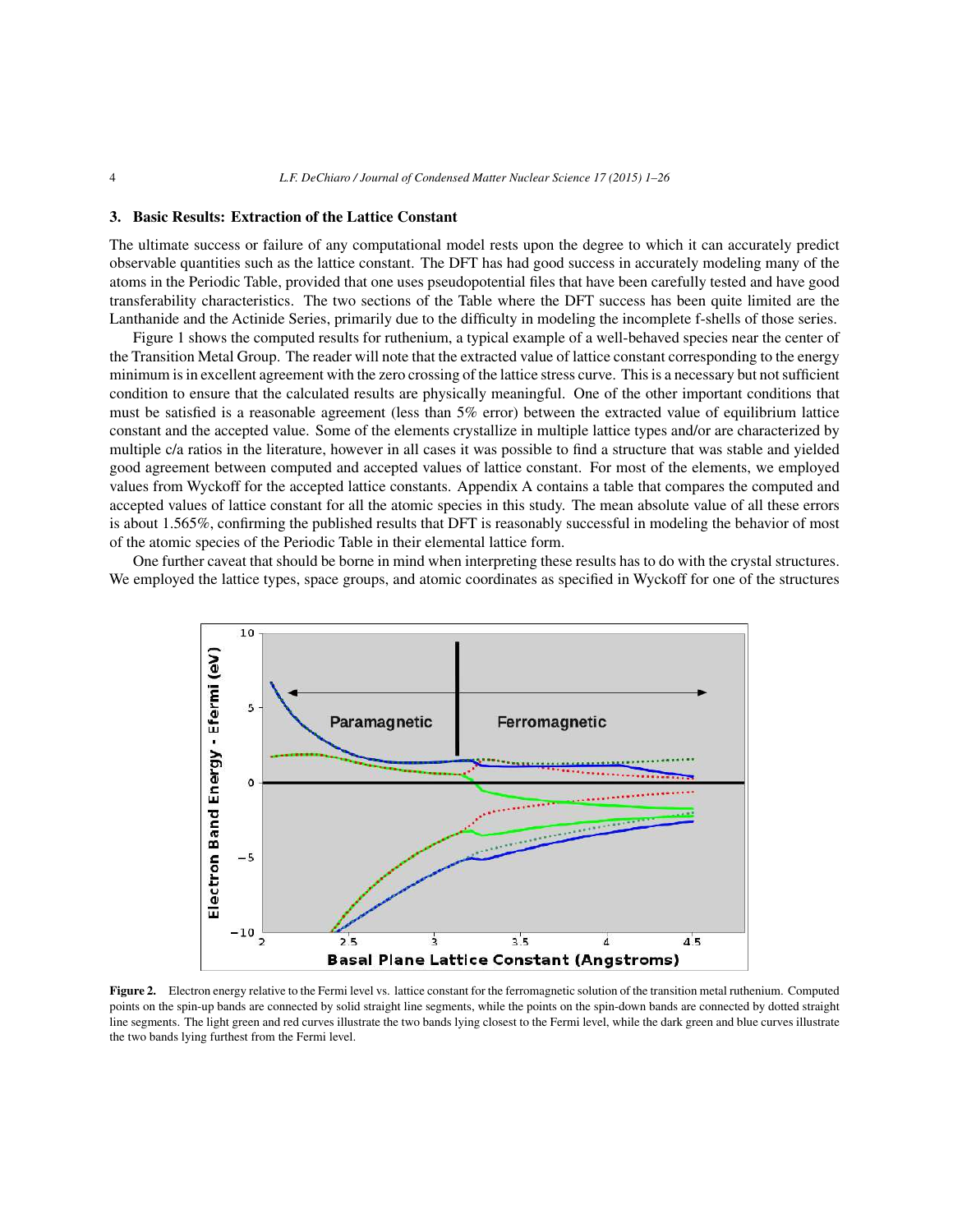

**Figure 3.** Ground state lattice energy (left vertical axis) in Rydbergs and absolute magnetization (right vertical axis) for tungsten versus BCC lattice constant in Angstroms. The green squares show the ground state energy for the ferromagnetic solution, while the small red squares show the energy for the paramagnetic solution. The blue diamonds show absolute magnetization in Bohr Magnetons per unit cell, and the red hour-glass symbols show magnetization values at key points calculated with a very dense mesh of k points to ensure maximum accuracy.

that is in equilibrium at room temperature. The abscissas of the plots presented in this work include values of lattice constant corresponding to high tensile stress. Such stress represents a departure from equilibrium conditions that will significantly elevate the lattice energy. All materials are limited in the associated strain they can support without physical destruction of the lattice. Atomic systems also possess a number of mechanisms to reduce their energy, even when the strain lies below the threshold for catastrophic destruction. These include the nucleation of lattice defects such as dislocations, the possibility of a phase transition to a different lattice type and space group, and even the growth of whiskers (for which high purity silver and tin are both notorious). Some of these phase transitions are accompanied by physical displacement of the atoms, for example, when a face-centered cubic (FCC) lattice undergoes a tetragonal distortion as the result of an applied stress field. Other phase transitions, however, do not displace the atoms but instead cause a change in electronic structure that gives rise to a collective phenomenon known as itinerant ferromagnetism. Materials that exhibit this latter type of phase transition are characterized by a critical threshold value of lattice constant at which the numerical solution to the Kohn–Sham equation suddenly bifurcates into two distinct solutions. One of these is paramagnetic and joins continuously and smoothly with the paramagnetic behavior found below the threshold. However, the other solution is ferromagnetic in nature and may exhibit discontinuities in the derivatives of certain parameters as it joins with the paramagnetic solution at the threshold value of lattice constant. One of those parameters is the electronic band structure, which bifurcates at the threshold into two distinct sets of energy bands, one for the spin-up electrons, the other for the spin-down electrons. This bifurcation usually does not affect the deep core states, but will significantly perturb the energy bands lying near the Fermi surface. To illustrate an example of this behavior, we return to the case of ruthenium.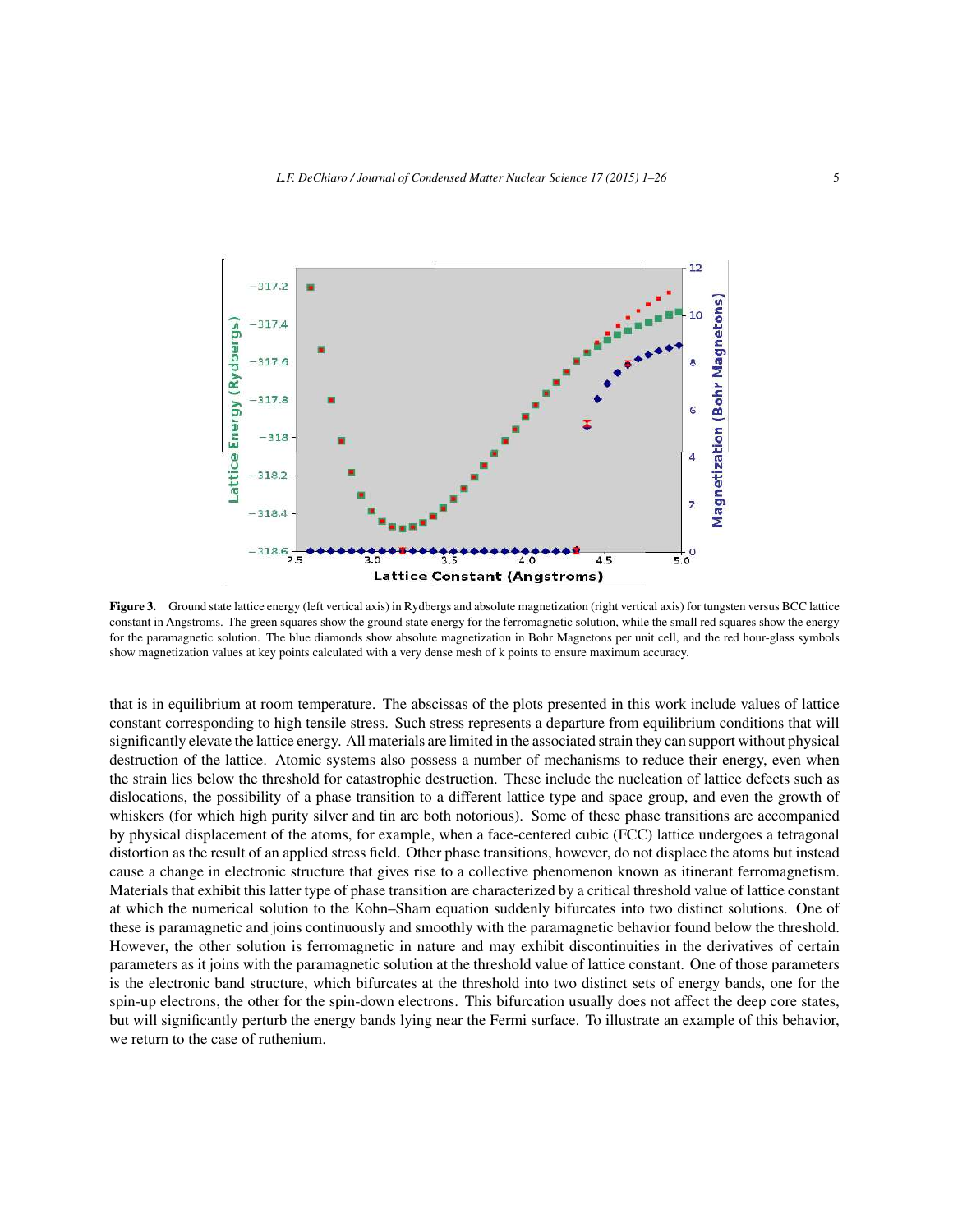

**Figure 4.** Ground state lattice energy (left vertical axes) in Rydbergs and absolute magnetization (right vertical axes) for polonium (upper left), nickel (upper right), aluminum (lower left), and osmium (lower right) versus lattice constant in Angstroms. Once again, the green squares show the ground state energies for the ferromagnetic solutions, while the small red squares show the energies for the paramagnetic solutions. The dark blue curves show absolute magnetizations in Bohr Magnetons per unit cell, and the thin black parabolic line on the polonium plot shows the regression polynomial that was fitted to the several points near the energy minimum and used to extract a value for the equilibrium lattice constant.

Figure 2 shows the electron energy eigenvalues (relative to the Fermi energy) plotted as a function of lattice constant for four spin-up and four spin-down energy bands at the center of the Brillouin zone  $(k = 0)$  where the electron momentum vanishes. Two of these energy bands lie below the Fermi surface, while the other two lie above it. The two bands lying closest to the Fermi surface are shown plotted in brighter colors, while the two lying furthest are plotted in darker colors. It is evident that the two brighter colored plots showing the bands lying closest to the Fermi surface exhibit considerably more splitting than the bands lying further from the surface.

## **4. Lattice Ground State Energy and Absolute Magnetization**

The two most important lattice parameters to be considered in this work are the ground state energy and the magnetization of the lattice. The overall lattice ground state energy is the primary quantity used by Quantum Espresso in governing the self-consistent field (SCF) iterative solution of the Kohn–Sham equation. This ground state energy is normally given in units of Rydbergs (the energy level for the solitary 1s electron in hydrogen is −1.0 Rydberg or −13.6 eV), and the SCF iteration normally proceeds until the estimated iterative increment in this quantity falls below a user-specified threshold that is typically  $10^{-8}$  Rydberg. Magnetization is calculated as the spin-up minus the spin-down charge density versus position in the three dimensional working volume of the structure specified by the user in the input file. These two spin-polarized charge densities are normally identically equal in materials that have no absolute magnetization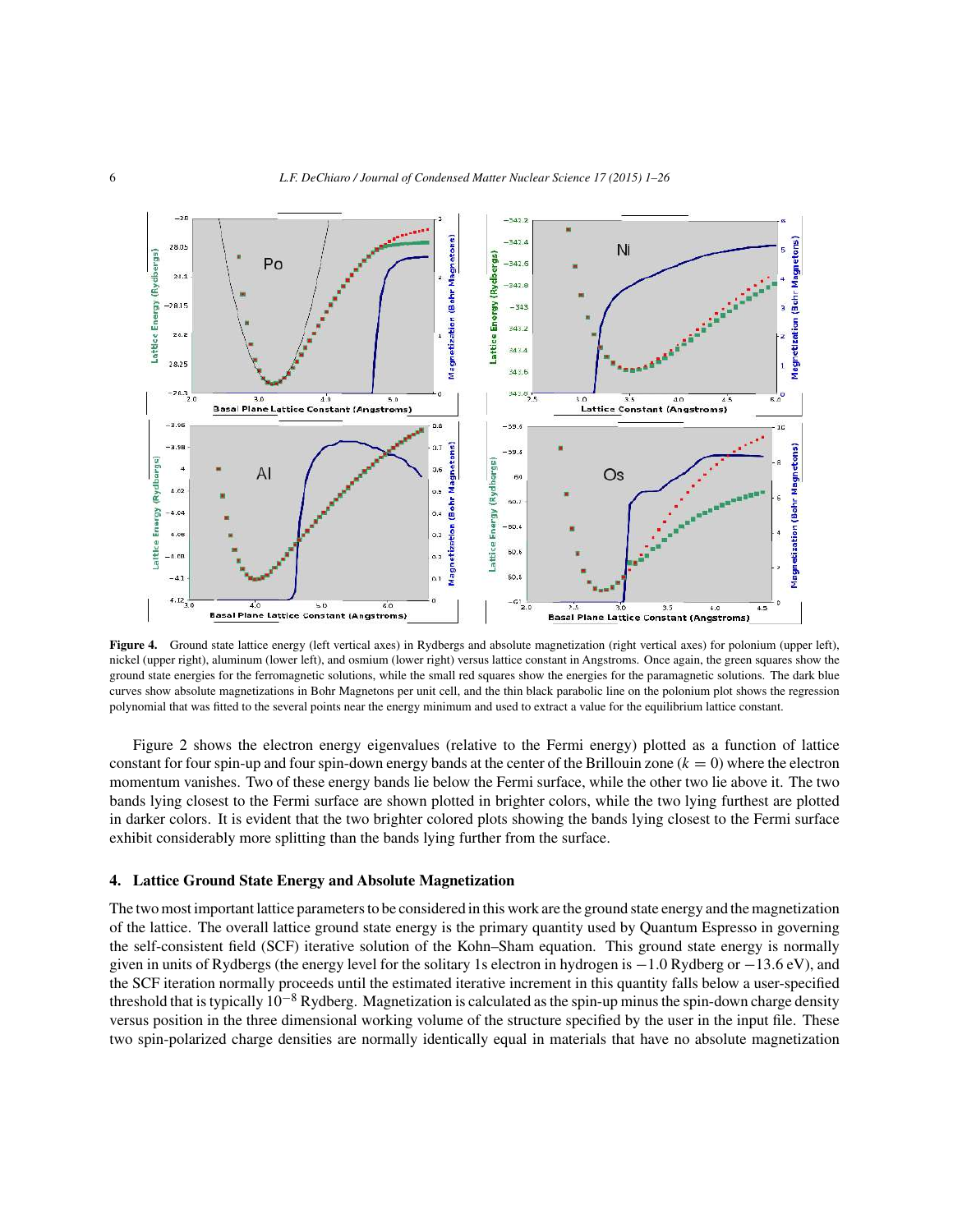

**Figure 5.** Histogram plot showing the distribution of the computed asymptotic magnetization for the elements after normalization to yield the absolute magnetization per unpaired electron spin. The width of each numerical bin is 0.1, and each vertical bar contains the chemical symbols of the various elements whose normalized asymptotic magnetizations fall in its respective bin. The tall bar at 0 on the left shows the 20 elements whose outermost electron shells contain only s electrons; they do not develop ferromagnetic activity when placed under high tensile stress.

and where the spin-up and spin-down electron energies are everywhere equal. However, as can be seen in Fig. 2, one of the spin-up energy bands crosses the Fermi surface at a lattice constant value near 3.2Å, while the corresponding spin-down band remains above the surface.

Since the electron occupation numbers (as specified by the Fermi–Dirac distribution) rapidly drop toward zero as one crosses the Fermi Surface from below, the spin-up band will be filled at  $k = 0$  while the spin-down band will not be filled. Thus, we expect that the system will begin to show a nonvanishing magnetization, and the ground state lattice energies for the paramagnetic and the ferromagnetic solutions may begin to diverge from one another. This behavior is illustrated in Fig. 3, where we present ground state energies for the paramagnetic and ferromagnetic solutions and absolute magnetization (proportional to  $\int \int \rho_{up} - \rho_{down} \mid d^3V$ ) versus lattice constant for the transition metal tungsten.

Initial conditions specified in the input files were chosen to encourage the system to converge to either the paramagnetic or the ferromagnetic solution. For all points to the left of the threshold value of about 4.32Å, the ferromagnetic solution does not exist, and the code always converged to the paramagnetic solution, regardless of initial conditions. However, for points above threshold, the two solutions coexist, and the choice of initial conditions determines which solution will "attract" the convergence of the algorithm. The reader will note that at the threshold, we see the energy curves for the two solutions begin to diverge. The difference between the two grows monotonically with increasing lattice constant for tungsten in the range of lattice constants explored in this work. Not all atomic species exhibited this monotonic increase. However in nearly all cases, the ferromagnetic energy was lower than the paramagnetic energy at the same lattice constant, suggesting that the ferromagnetic state is the energetically preferred one. The very few exceptions involve one or two points close to the thresholds where the numerical fluctuations are very large for some elements. This can cause difficulty in convergence and the possibility of critical fluctuation noise in the results, a situation very common in the study of thermodynamic phase transitions. Figure 4 shows results for four other elements, drawn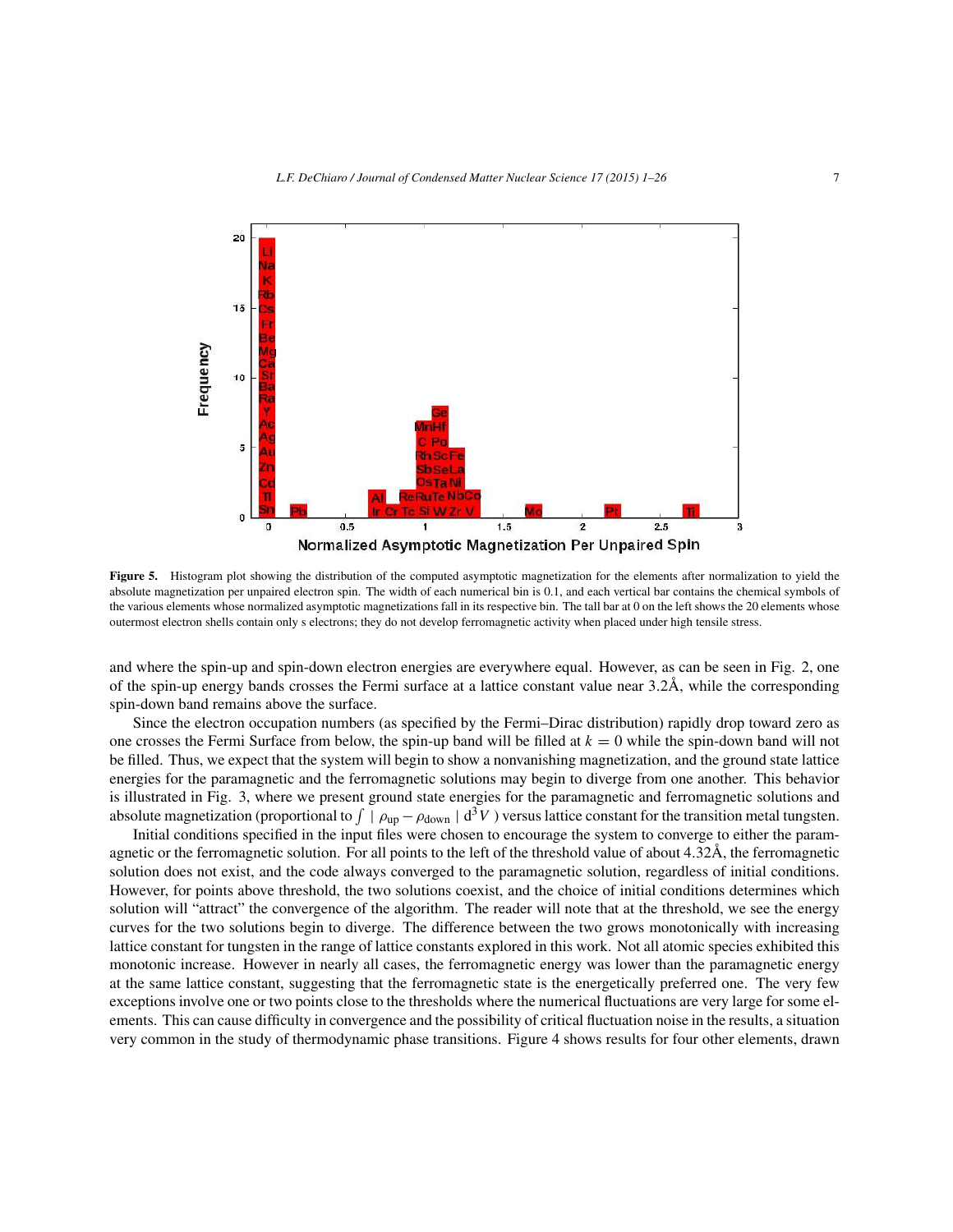

Figure 6. Simultaneous plots showing the ferromagnetic (green squares) and paramagnetic (small red squares) energy curve for Pd on the left vertical axis, the magnetization of Pd on the right vertical axis when strained in two and three dimensions, and the equilibrium lattice constants for Pd, MgO and CaO – all versus lattice constant.

from both the transition metals (Ni and Os) and the so-called sp elements (Al and Po) where the outermost valence electrons in the isolated atoms lie in p orbitals. We see that the general trend shows a rapid increase in magnetization at the threshold, a saturation at higher lattice constants, and in some cases, a decrease in magnetization at very high lattice constants as seen in the Al curves. The one element from the figure that is known to be ferromagnetic under normal conditions is nickel, and it is no coincidence that the threshold for bifurcation of the energy surface lies below the equilibrium lattice constant. Finally, we note that the 4 elements shown in the figure exhibit considerable differences in the rates at which the paramagnetic and ferromagnetic energy surfaces diverge above threshold. The ratio between this energy difference and  $kT$  is likely to have a strong influence upon the rate at which the higher-energy paramagnetic state is thermally populated at any given absolute temperature above 0K.

In the limit as the lattice constant approaches infinity, the behavior of the system approaches that of isolated atoms, for which the intrinsic electronic magnetic moment (neglecting the contribution caused by the orbital motion of the electrons) will be equal to the number of unpaired electron spins multiplied by the Bohr Magneton. In this limit, we would expect the total moment for a system of *N* decoupled identical atoms to be equal to the product of *N*, the number of unpaired spins in each atom, and the Bohr magneton. This implies that if we take the total moment of the system and normalize it by dividing by this quantity, we should obtain 1.0 Bohr magnetons per unpaired spin. The magnetization plots shown in Fig. 4 encompass about one order of magnitude dynamic range for the peak magnetizations computed in this work. Approximately the same can be said for the variation across the Periodic Table in the product of *N* and the number of unpaired spins. If we suspect these two quantities to be correlated in real elemental lattices, then we should be able to extract or extrapolate the maximum magnetic moment from each of the plots, perform the normalization, and obtain a result close to 1.0 in the absence of competing effects. This exercise was performed for each of the atomic species in this study. However, before presenting the results, we should add that it would be surprising if the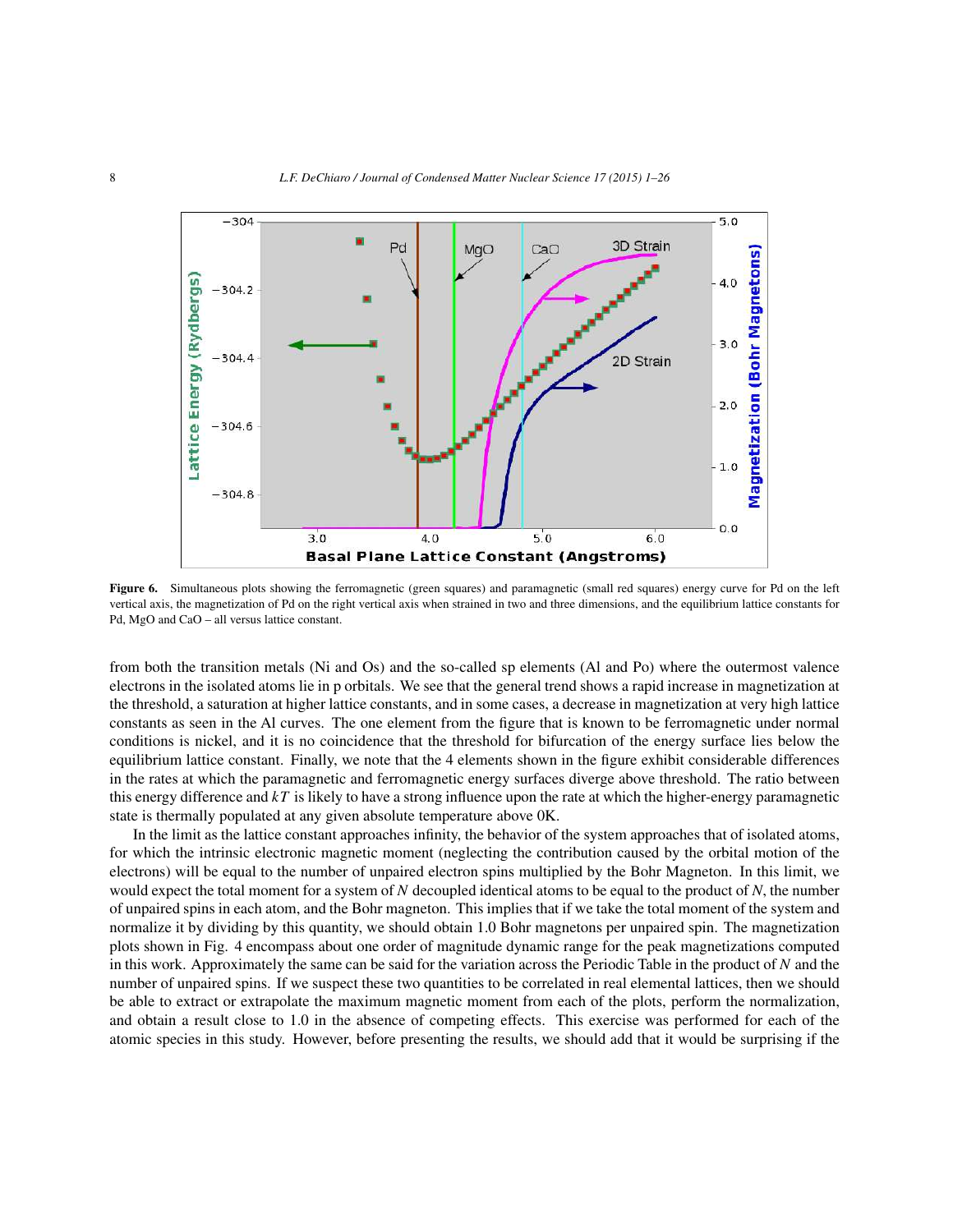

**Figure 7.** False color cross-sectional image of total charge density taken parallel to the YZ plane (thus along the [100] crystal plane) and intersecting the CaO:Pd supercell. Individual atoms are labeled for clarity. This image should be used to locate the various atoms and simplify the interpretation of the more complex spin-polarized image shown in Fig. 8.

magnetic moment contributions resulting from the electron orbital angular momenta were found to have no impact upon the results. In fact, our calculations indicate that in one respect the orbital angular momentum quantum number does impact the magnetizations of the elemental metals and semi-metals. Within the limits of computational precision caused by the numerical fluctuations, the magnetizations of all Column I and Column II atoms (whose outermost electron shells are comprised entirely of s-state electrons with vanishing orbital angular momenta) are exactly zero. The same can be said for the atoms lying along the extreme right hand edge of the Transition Metal Group (Zn, Cd, and Hg). We studied the first two of these and obtained zero magnetization and no ferromagnetic solutions to the Kohn-Sham Equation for any lattice constant lying in the range of values studied herein. Most of the remaining transition metals we studied (with the sole exceptions of Y, Ac, Ag, and Au) and some of the sp elements exhibited nonzero values of magnetization for sufficiently large values of lattice constant. Figure 5 contains a plot of the probability density function censored to the form of a histogram for the distribution of normalized peak magnetizations per unpaired spin.

With the exceptions of the elements whose outermost electron shell contains only s electrons, most of the elements produced normalized asymptotic magnetizations that cluster fairly close to the expected value of 1.0. The element Pd could not be plotted on Fig. 5 because the outermost shell is the 4d shell, and it is completely filled in the ground state. Thus there are no unpaired spins at all, unless the lattice can be sufficiently excited to cause some of the atoms to occupy the low-lying first excited state corresponding to an electronic configuration of 4d9 5s1. If this were the case, then Pd would appear in the distribution at 1.125 in the tallest of the histogram bars clustered near 1.0.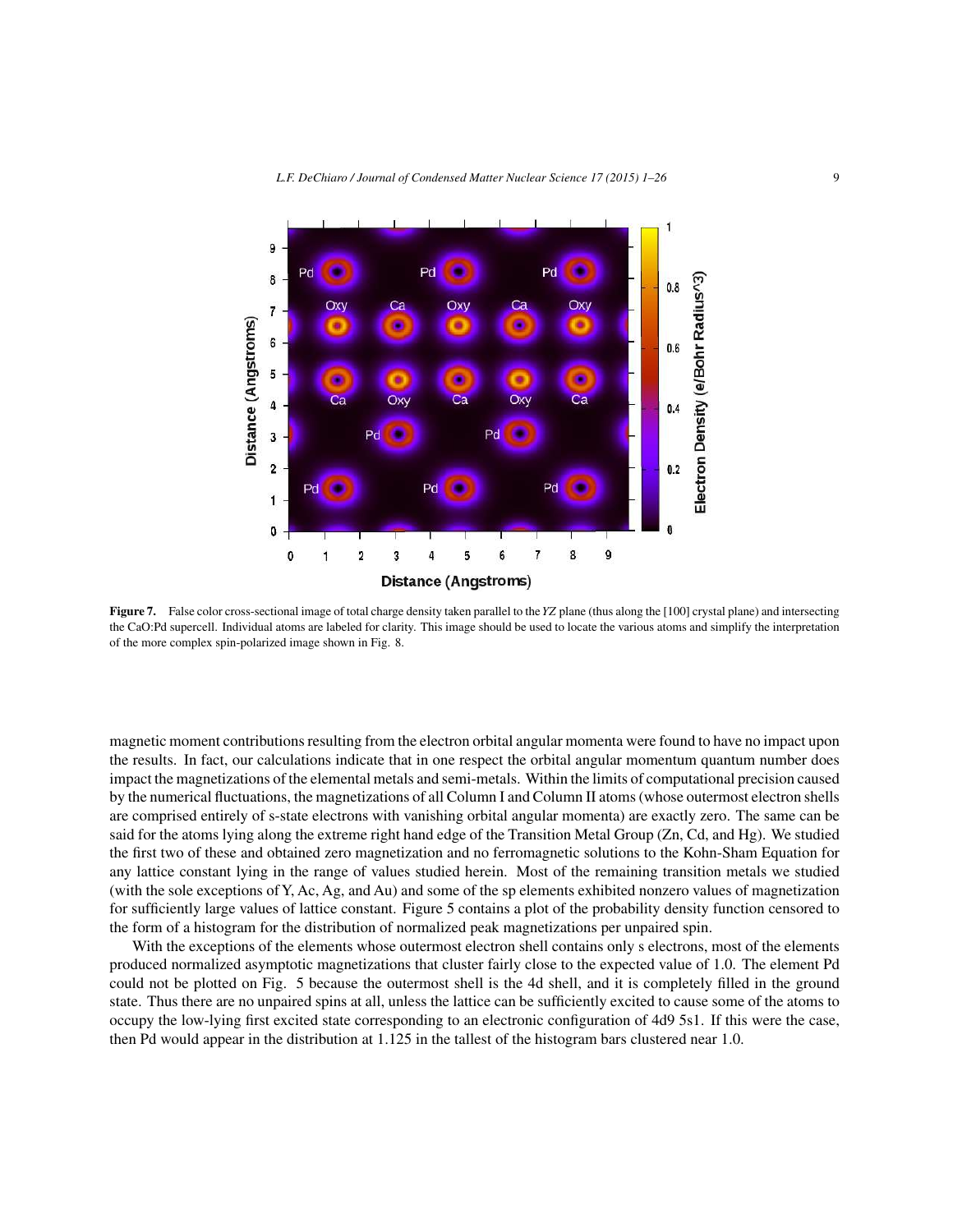

**Figure 8.** False color cross-sectional image of absolute value of spin-up minus spin-down charge density taken parallel to the *YZ* plane (along the [100] crystal plane) and intersecting the CaO:Pd supercell. A logarithmic scale was used to grade the colors in order to show all the atoms, including the most inactive ones. Atoms that are highly spin polarized will be bright in this image, while totally inactive atoms will appear black.

#### **5. Application to the Iwamura Structure**

From 1996 to 2005 results from a series of key LENR experiments were published by a team of workers at Mitsubishi Heavy Industries under the direction of Yasuhiro Iwamura. These results include the reported observation of excess heat and several types of nuclear transmutations that change the atomic number of their reactant species by  $+4$  and the atomic mass number by +8 when deuterium is forced under a pressure difference of about 1.7 atm. through an ABABAB sandwich structure consisting of alternating layers of Pd and a light metal oxide having the same FCC crystal structure as Pd. Some of the Iwamura results were recently confirmed by an independent team at Toyota Central Research Laboratories [9] and published in the October, 2013 Issue of *Japanese J. Appl. Phys.* Iwamura et al. also presented some of their key findings at ICCF-11 in Marseilles, France, in 2004. Among these findings are the following observations:

- (1) Transmutations are not observed when the light metal oxide layers are absent from the sandwich structure.
- (2) Transmutations are not observed unless the sandwich structure is permeated with  $D_2$  under pressure.
- (3) Transmutations are not observed if the light isotope of hydrogen is used instead of deuterium.
- (4) Transmutations are only observed for some chemical compositions of the light metal oxide layers and not others. In particular, when Pd is used as the transition metal layer, CaO was observed to function well, while MgO (another oxide with the same crystal structure) did not function at all.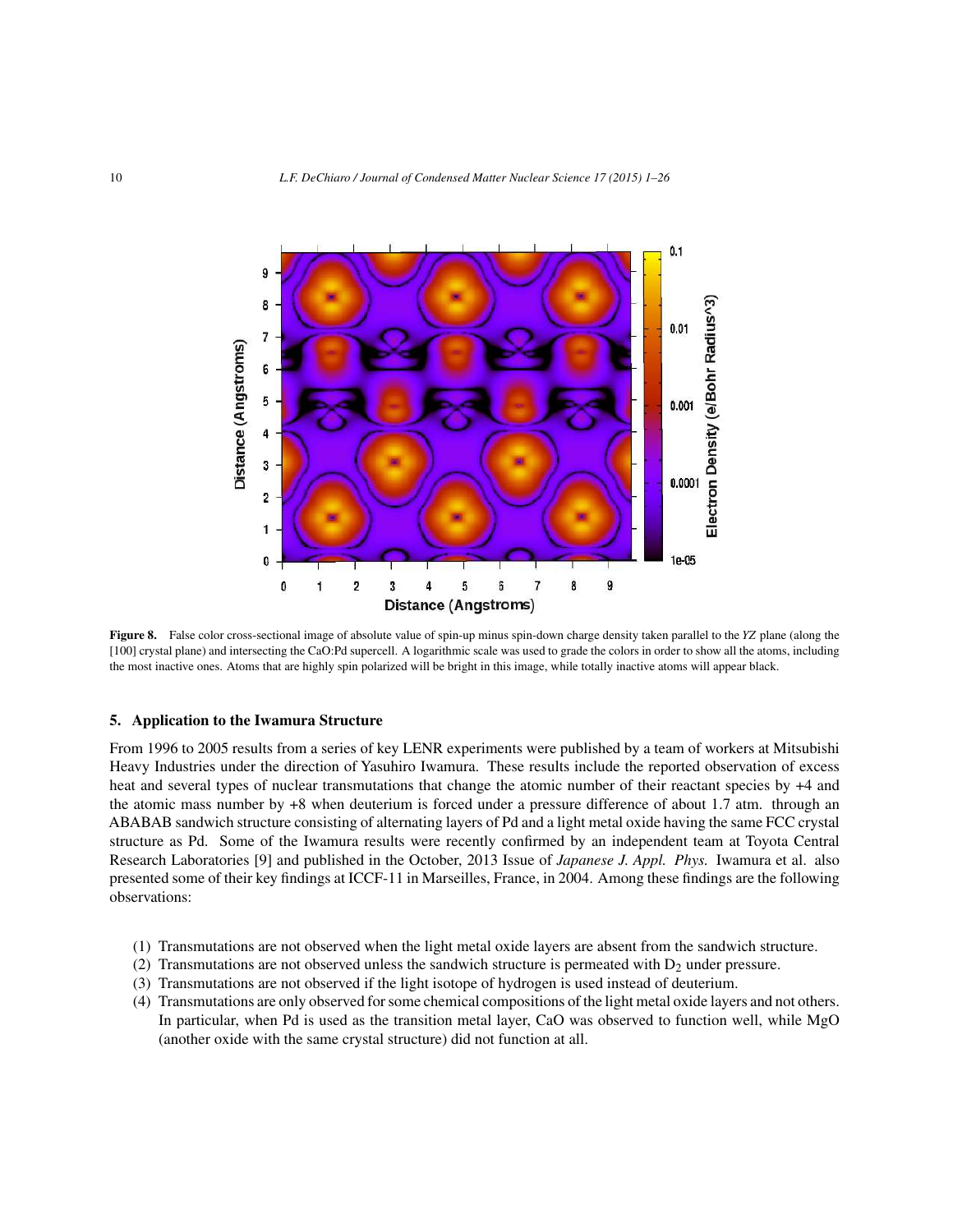

Figure 9. False color image of total charge density (in units of electronic charge per cubic Bohr radius) versus position after a single hydrogen atom has been added at the octahedral site just below the calcium atom near the geometric center of the image. The hydrogen atom can be seen as a small, purple sphere.

The Mitsubishi team suggested that two possible roles of the oxide layers are to increase the deuterium density within the structure and to modify the surface electronic band structure of the Pd in some way that would favor the LENR reactions. Based upon the results of our spin-polarized DFT studies, it is now possible to propose a third role for the oxide layers: to apply a tensile stress to the Pd films in two dimensions that is of sufficient magnitude to drive at least some fraction of the Pd atoms into their ferromagnetic state. If this third hypothesis is experimentally confirmed, we would then interpret the sandwich structure as a long period strained layer superlattice that is very similar (except for its longer period) to those now widely employed by the integrated circuit and optoelectronic component industries to create new materials with novel and highly optimized properties.

Figure 6 presents results that help explain how the strained layer superlattice hypothesis functions. The accepted value for the Pd lattice constant is shown as a brown vertical line in the figure. As we might hope, this value lies very close to the global minimum in the energy curves. The lattice constant for MgO as shown by the light green line in the figure is larger than that of Pd, but not sufficiently large to drive the Pd into its ferromagnetic state when the sandwich structure is epitaxially grown so that some fraction of the Pd is forced to take on the lattice constant of the underlying MgO. Thus, *if* the LENR reaction were to depend upon the presence of a large magnetic field, we would predict that the sandwich structures made from MgO will not perform any better than those without any metal oxide layers at all – in agreement with the experimental observations. On the other hand, the lattice constant of CaO (4.815 Å) is considerably larger than that of MgO, as one can see in the light blue vertical line in the figure. In fact, the lattice constant of CaO is sufficiently large that if we get some epitaxial growth of the Pd on top of the CaO so that the Pd is forced to assume the CaO lattice constant, we expect the Pd to be driven well into its ferromagnetic state, regardless of whether the tensile stress is applied in 3 or only 2 physical dimensions. This is also in excellent agreement with experiment.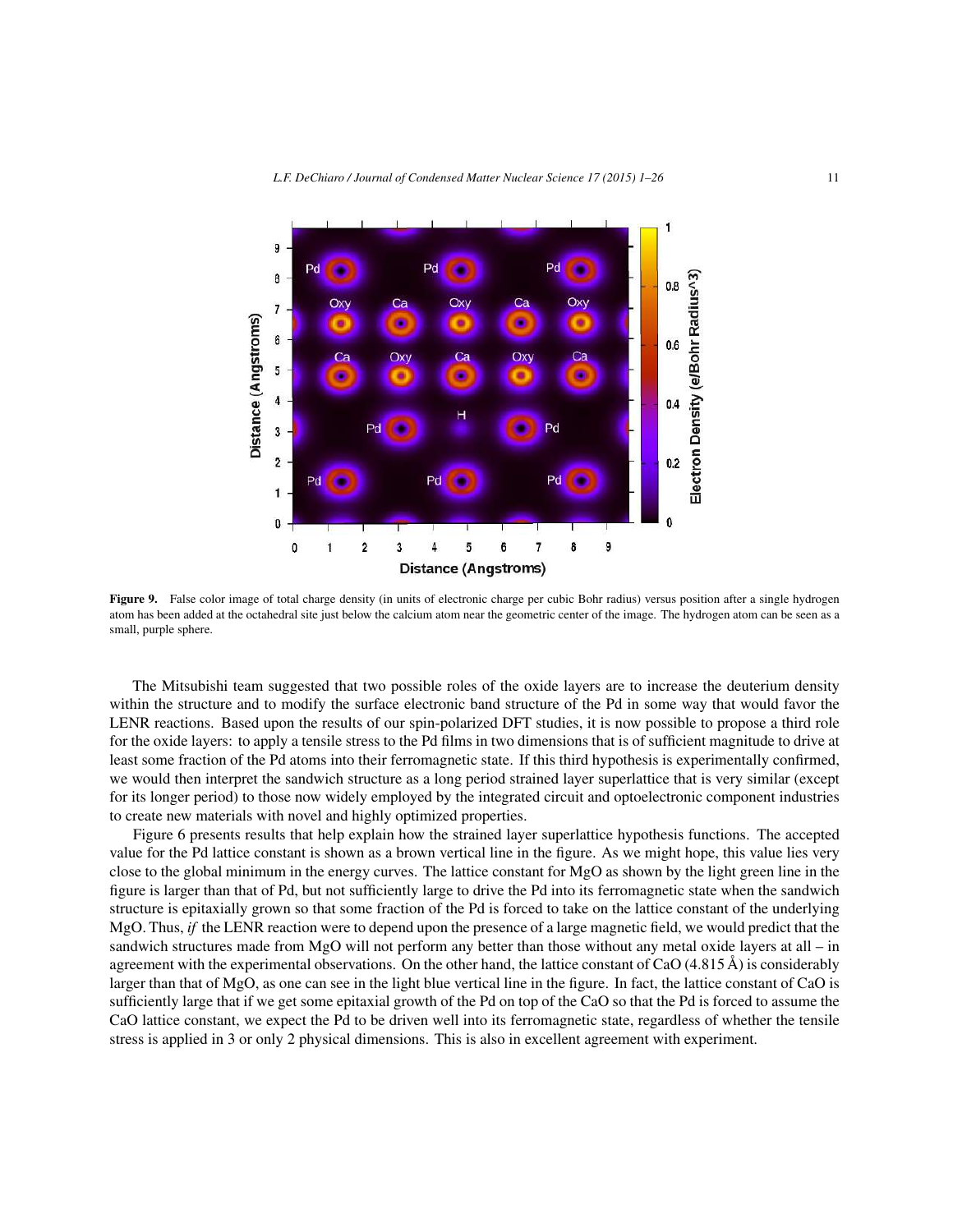

**Figure 10.** False color cross-sectional image of absolute value of spin-up minus spin-down charge density after adding the single hydrogen atom. The hydrogen is barely visible just below the central Ca atom and above the center-most Pd atom. Please note that the "eyes" of the central Ca atom are now missing, and the brightness of the Pd atom immediately below the hydrogen and the oxygen directly above the hydrogen is smaller than the other Pd and oxygen atoms, respectively.

As with any hypothesis, further experiments would be necessary either to confirm or refute it. However, if confirmation is obtained, the insight gained could illuminate the path toward technological exploitation. Among other things, it could provide guidance for those seeking other metal insulating compounds with even larger lattice constants (such as BaF<sub>2</sub>, for example, with a lattice constant near  $6.2 \text{ Å}$ ). There is, of course, a maximum percentage lattice constant mismatch between the two materials (typically only a few percent) that can be tolerated without negative effects such as delamination of the epitaxial film, nucleation of dislocations or other crystallographic defects, and thermal expansion problems, to name just a few. Thus the quest for the optimum set of materials for any given application will be far from trivial.

#### **6. DFT Studies of the CaO:Pd and MgO:Pd Interfaces**

The lattice structures for most of the elemental metals contain a basis with only one or at most two atoms. This makes it possible to study such structures even when limited to a single core processor. However, the study of an interface between two materials usually requires construction of a much larger system containing at least several tens of atoms. Fortunately, the authors have access to a desktop Linux machine with 16 cores and 16 GB of RAM, establishing an upper limit on the accessible systems at about 75 atoms. We therefore modeled the CaO:Pd interface by constructing a supercell of  $2 \times 2 \times 2$  FCC unit cells, the bottom 4 of which are composed of Pd and the top 4 of CaO. The overall lattice constant for the supercell was set at twice the value for a single cell of CaO. This should be reasonably accurate in the limit as the CaO layer becomes much thicker than the Pd layer. Quantum Espresso saves both the many electron wave function and the spin-polarized charge density as arrays defined on a discretized three dimensional mesh. The post-processing tool makes it straightforward to sample the wave function and charge density on any user-specified line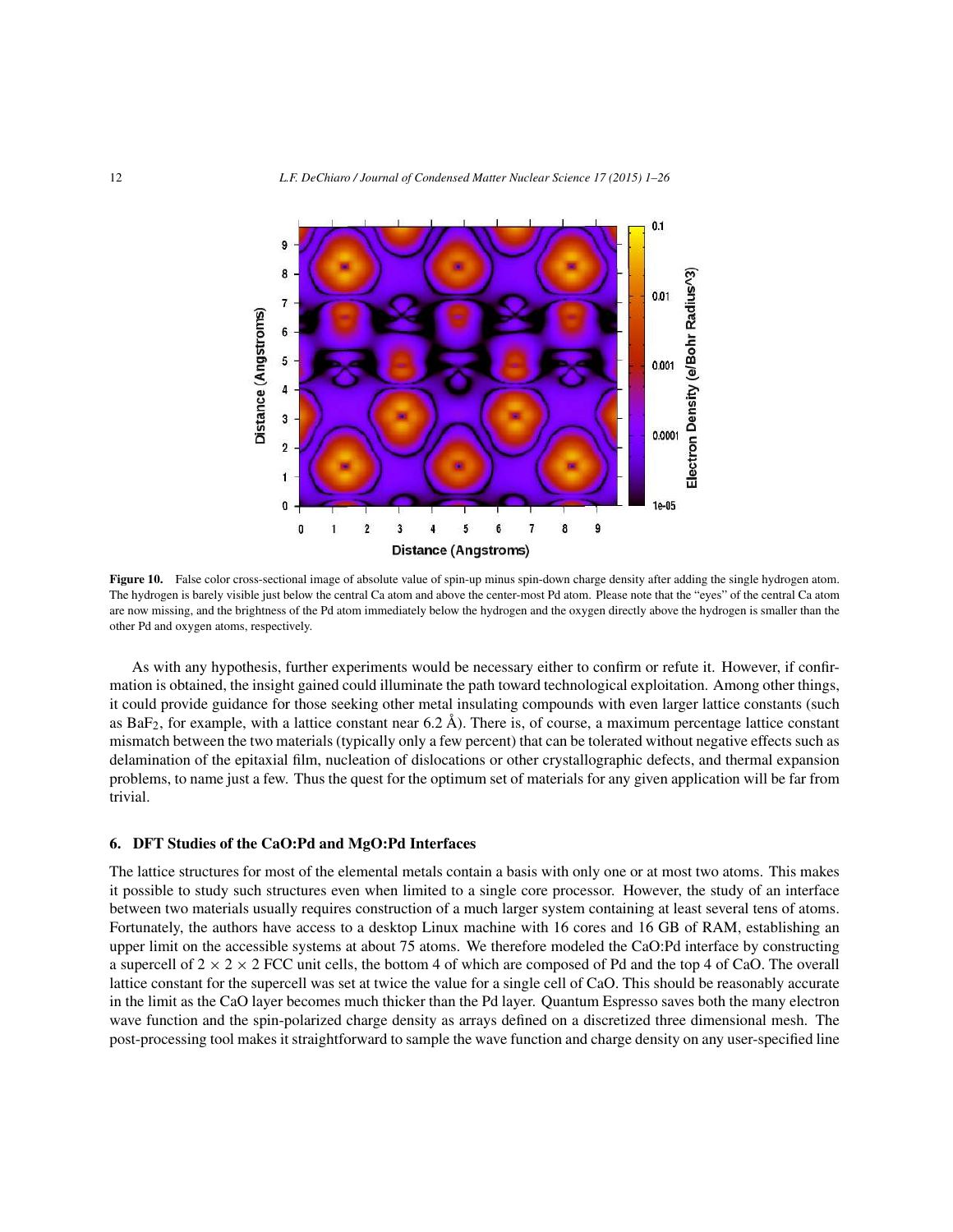**Figure 11.** False color cross-sectional image of total charge taken parallel to the*YZ* plane (along the [100] crystal plane)and intersecting the MgO:Pd supercell. Individual atoms are labelled for clarity. The Mg atoms are not visible because they are represented in the pseudopotential file only by their two valence electrons, which have been completely absorbed into the electronic band structure of the material and are no longer localized around the ion core. The Mg labels show where the ion cores lie.

or plane intersecting the volume of the system under study. When combined with a full featured plotting program such as Gnuplot, the user can generate false color images showing total charge density versus position, spin up minus spin down charge density versus position, and many other useful parameters.

Figure 7 shows a false color cross-sectional image showing total charge density through the *YZ* ([100]) plane of the supercell. Individual atoms are labeled to facilitate their species identification. The atoms appear as doughnut-shaped objects because the pseudopotential files used to represent each atom contain only the outermost valence electrons, the ones most directly involved in the creation of chemical bonds and the determination of most physical properties of materials. Figure 8 shows a false color cross-sectional image through exactly the same set of atoms, however here we are plotting the absolute value of spin-up minus spin-down charge density as a function of position with a logarithmic color scale in order to assess which atoms are the most ferromagnetically active. The largest and brightest atoms in Fig. 8 are Pd, and the spin polarized image shows evidence of the four-fold symmetry of the FCC lattice. We thus appreciate that the Pd has indeed become spin polarized by virtue of the tensile stress applied by the CaO lattice with which the Pd is in contact.

The thin black regions surrounding each Pd atom represent places where the spin polarization goes through a zero and switches algebraic sign. Since the straight line path from one Pd to another passes through exactly two of these sign changes, we see that all the Pd are ordered ferromagnetically with respect to one another. The smaller of the bright atoms are the oxygens, and we note that these are also spin polarized and ferromagnetically ordered relative to the Pd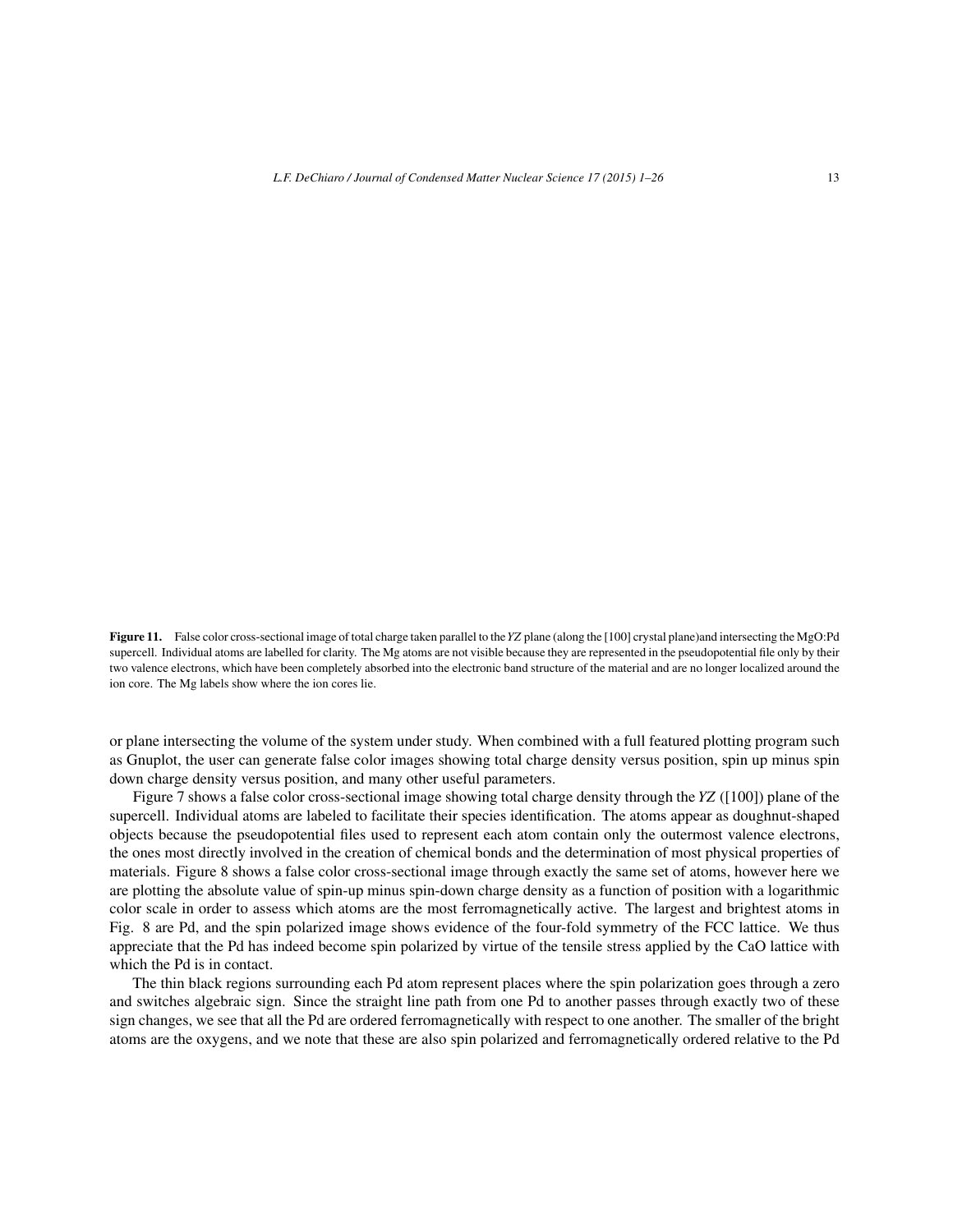

**Figure 12.** False color cross-sectional image of absolute value of spin-up minus spin-down charge density taken parallel to the *YZ* plane (along the [100] crystal plane) and intersecting the MgO:Pd supercell. The same logarithmic scale as presented in Figs. 8 and 10 was used to grade the colors. The entire image is black, confirming our prediction that the structure does not show any ferromagnetic ordering.

atoms. We also note that all the Pd atoms are equally magnetized. The shape of the spin polarized regions of the oxygen atoms is somewhat reminiscent of "Fig. 8" shape of the p orbitals that serve as the outermost occupied orbitals for the oxygen atoms. Finally, the least magnetically active of the three atomic species in Fig. 8 is the sublattice of calcium atoms. These atoms can easily be distinguished from the other species by their faint resemblance to the face of a masked and bearded burglar. The very low level of magnetic activity for the Ca atoms is consistent with our monatomic results for calcium showing zero spin polarization for all of Columns I and II elements.

In order for the CaO:Pd layered structure to be technologically useful for performing transmutations, one must permeate the structure with deuterium under a modest pressure differential. It is therefore of interest to seek some insight into how the structure will change when the octahedral sites on the Pd layers are occupied by hydrogen atoms. The minimum perturbation possible involves the addition of just one hydrogen atom, and the most aestheticallyappealing place to add this atom is immediately above the center-most Pd atom. Figure 9 shows the total electron density false color image of the CaO:Pd structure with the single added hydrogen, and Fig. 10 shows the corresponding spin-polarized image.

Figures 7–10 are in good agreement with the prediction that the CaO:Pd structure can be expected to show itinerant ferromagnetic ordering. Equally important, however, is the exploration of the MgO:Pd structure. If the results of Fig. 6 are in fact correct, then we expect that a DFT study of the MgO:Pd structure with the supercell lattice constant set to twice the equilibrium value for MgO (4.211 Å) should result in no observable ferromagnetic ordering. Figures 11 and 12 show the results of the MgO:Pd calculation. Figure 11 shows a false color image of the total electron density vs. position in the *YZ* ([100]) plane at  $x = 0$ , and Fig. 12 shows an image of the spin-up minus spin-down charge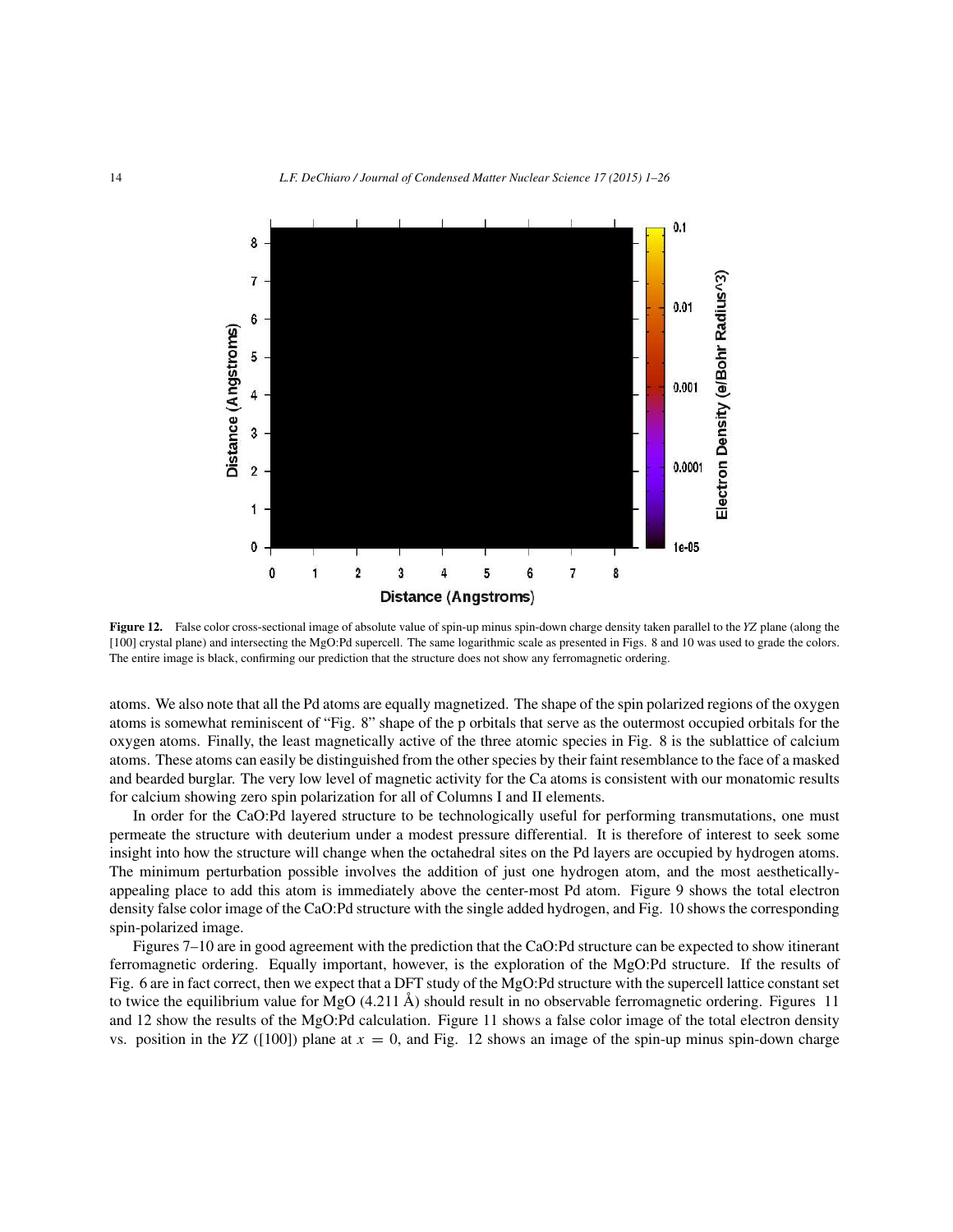

**Figure 13.** Ground state lattice energy (left vertical axis) in Rydbergs and absolute magnetization (right vertical axis) for cubic zirconia (ZrO<sub>2</sub>) versus FCC lattice constant in Angstroms. The green squares show the ground state energy for the ferromagnetic solution, and the blue line shows absolute magnetization in Bohr Magnetons per unit cell. The narrow black line is the regression parabola that was derived by fitting the five points at the bottom of the energy curve to a second order polynomial. The extracted value of lattice constant is 5.1082 Å versus an accepted value of 5.07 Å.

density for the structure. The scales used in Figs. 11 and 12 are identical to those in Figs. 7 and 8, respectively. Aside from the "missing" valence electrons removed from the Mg atoms, the image shown in Fig. 11 closely resembles that of Fig. 7. In fact, the most obvious difference between the two figures is that the atoms appear slightly larger in Fig. 11. This is entirely due to the fact that the lattice constant in the MgO:Pd structure is considerably smaller  $(2 \times 4.211)$ versus  $2 \times 4.815\text{\AA}$ ) than the lattice constant in the CaO:Pd structure, as is evident from the *X* and *Y* axis scales.

Finally, we note that the image in Fig. 12 is entirely black because there is no spin polarization down to the level of 10−<sup>5</sup> electrons per cubic Bohr radius in the MgO:Pd structure, thus confirming our expectations that no spontaneous magnetization will appear because the Pd has not been strained up to its threshold for spontaneous ferromagnetic ordering. One dimensional cross sections were also performed for the same supercell runs (CaO:Pd with and without the single added H atom and MgO:Pd) whose two dimensional spin polarization false color images are shown in Figs. 8, 10, and 12. In order to avoid undue increases in the length of the paper, their plots are presented in a Supplemental Section contained on-line.

## **7. Application to the Arata Structure**

Yoshiaki Arata of Osaka University has published a number of interesting papers in which he and his colleagues report several experimental observations that may be relevant to the computational results presented in this work. ZrO<sub>2</sub>:Pd structures were fabricated by alloying Pd and Zr and subsequently oxidizing the alloy. Since Zr has a much higher chemical affinity for oxygen than Pd does, we end up with Pd nanoparticles embedded in an insulating matrix of ZrO<sub>2</sub>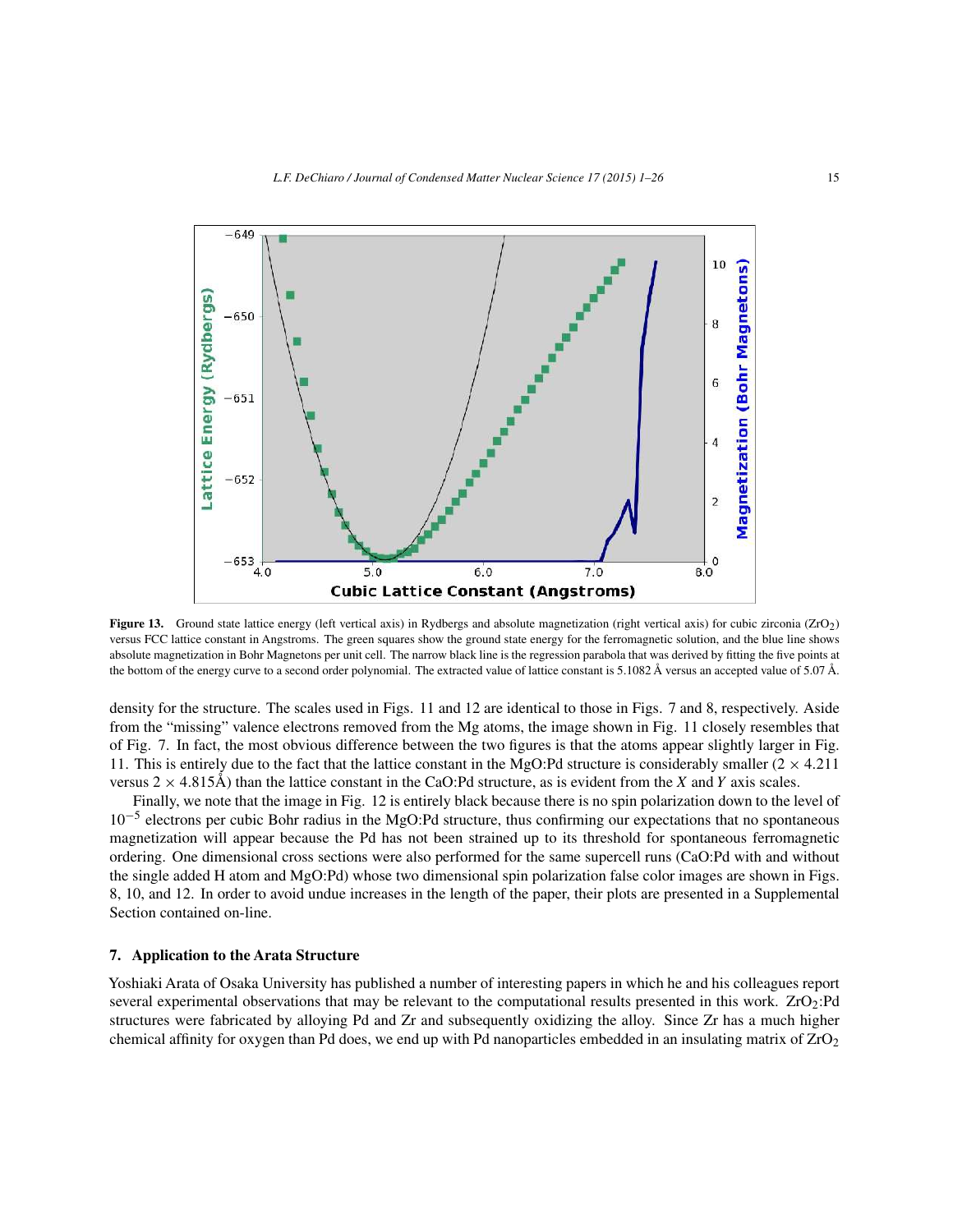

Figure 14. Simultaneous plots showing the ferromagnetic (green squares) and paramagnetic (small red squares) energy curve for Pd on the left vertical axis, the magnetization of Pd on the right vertical axis when strained in two and three dimensions, and the equilibrium lattice constants for Pd (brown), MgO (light green), CaO (light blue), and  $ZrO<sub>2</sub>$  (red) – all versus lattice constant.

(which can crystallize as the well-known cubic zirconia). The main experimental observations can be summarized as follows:

- (1) Stimulation of the ZrO2:Pd powder with ultrasonic power greatly increased the LENR rate.
- (2) Stimulation of the  $ZrO_2$ : Pd powder with energy from a welding laser [10] greatly increased the LENR rate. In his ICCF-10 paper, Arata et al. do not state what kind of welding laser they employed. However, a literature search of Arata's other papers  $[11]$  strongly suggests that the laser was likely to have been a  $CO<sub>2</sub>$  laser. In fact, Arata invented the  $CO<sub>2</sub>$  laser welding process.
- (3) LENR events, including the generation of significant quantities of <sup>4</sup>He, were observed when the ZrO<sub>2</sub>:Pd powder was loaded with deuterium. No <sup>4</sup>He was observed when the pure light isotope of hydrogen was used.
- (4) No  ${}^{4}$ He was observed when the experiment was run with bulk Pd.
- (5) The use of Pd black powder resulted in a low level of  ${}^{4}$ He. The use of Pd nanoparticles resulted in higher  ${}^{4}$ He levels, but not nearly as much as when the  $ZrO<sub>2</sub>$ :Pd powder was used.

In light of the computational results presented in the previous sections of this work, we performed DFT studies of the cubic zirconia lattice with results presented in Fig. 13.

The error between the extracted value of lattice constant and the accepted value is about 0.75%, thus the most basic of the DFT results are in reasonable agreement with observation. The reader will note our DFT results predict that ZrO2 can become ferromagnetic if it is placed in sufficiently high tensile stress. However, we do not expect this to happen in the Arata structure, because the  $ZrO<sub>2</sub>$  is placed in contact with Pd, which has a smaller lattice constant, thereby placing the zirconia in compressive stress. Having verified the lattice constant for FCC cubic zirconia, we next inquire how this value compares with the threshold for the onset of spontaneous ferromagnetic ordering in Pd. Results are shown in Fig. 14.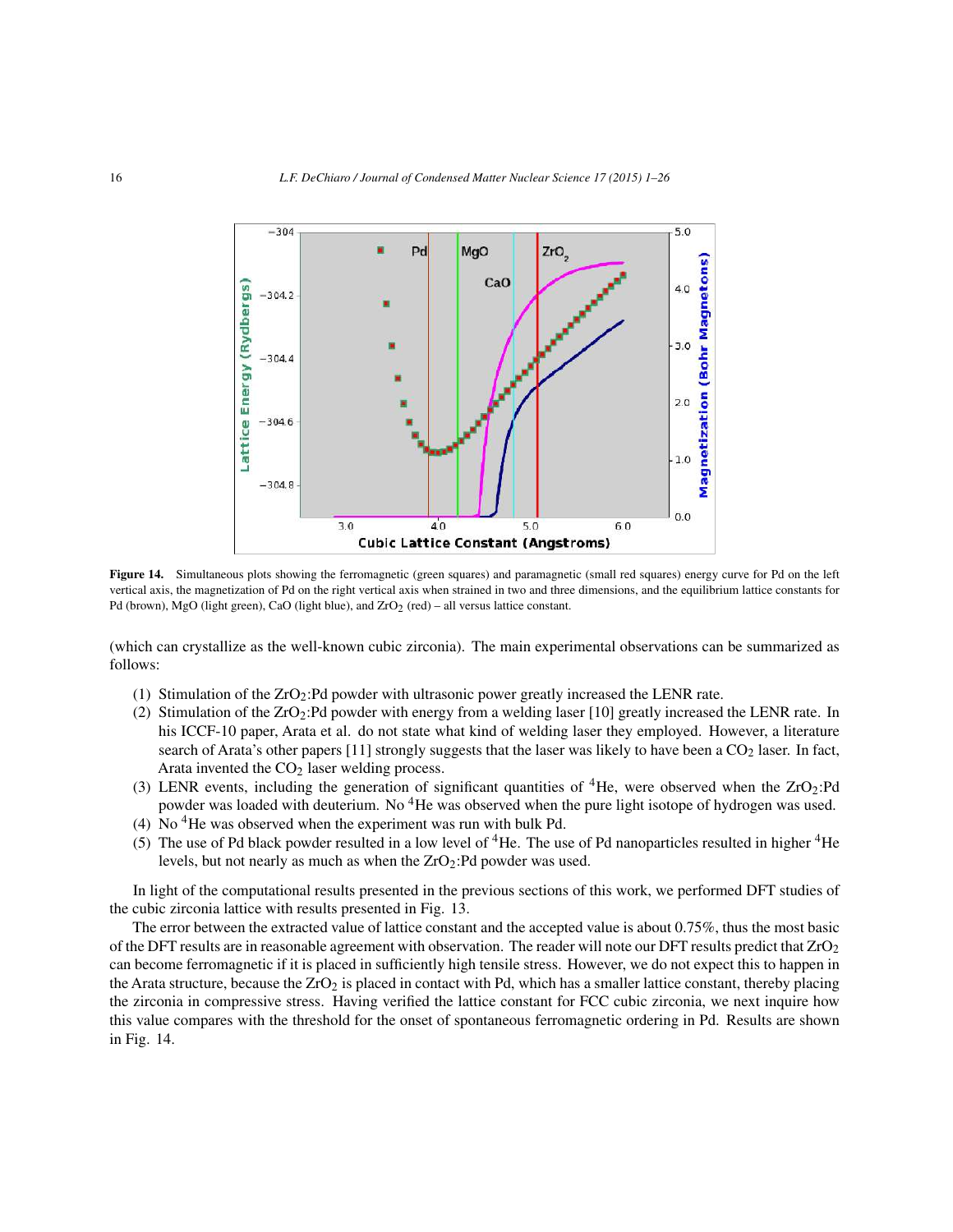

**Figure 15.** False color cross-sectional image of total charge taken parallel to the *YZ* plane (along the [100] crystal plane) and intersecting the ZrO2:Pd supercell. Individual atoms are labeled for clarity. However, the oxygen atoms are not visible in this view because they occupy lattice sites located above and below the plane being represented in the figure. The Pd atoms can be distinguished from the Zr because the Pd core hole is smaller due to the higher nuclear charge. In addition, the Pd 4d valence charge cloud exhibits a slightly higher contrast around the circumference than the Zr atoms.

As we can see from the figure, cubic zirconia has a lattice constant larger than any of the substrates used by the MHI team. This suggests that growing Pd on a zirconia substrate will push the fraction of Pd cells that grow epitaxially further into the ferromagnetic regime than using MgO or even CaO. Indeed, the figure suggests that if the LENR rate is somehow driven by the local magnetic field intensity, we may expect to see rates for the Arata structures that are higher than those reported by the MHI team with their CaO substrates, provided only that the larger lattice constant of  $ZrO<sub>2</sub>$ does not cause the fraction of Pd cells growing epitaxially to plummet.

Before leaving the subject of the Arata results, we should comment on the use of the  $CO<sub>2</sub>$  laser and draw a connection with the work of Letts and Hagelstein. It is by now well-known that the output wavelength of a  $CO<sub>2</sub>$  laser is about 10.7  $\mu$ m. When this free space wavelength is converted to frequency, we get a value of about 28.04 THz, which does not agree very well with the A1g stretching mode frequencies of 88.9, 108.8, and 125.7 THz for the D<sub>2</sub>, HD, and H<sub>2</sub> free-space molecules, respectively. However, once the molecules are added to a monovacancy within the Pd lattice and the structure is relaxed to allow the hydrogen/deuterium atoms to find locally minimum energy positions, we calculate a number of phonon energy eigenvalues that lie in the 20–35 THz frequency range, depending upon which of several minimum energy sites are occupied by the hydrogen/deuterium molecules. Thus it is not difficult to believe that Arata and his colleagues may have been pumping the hydrided or deuterided Pd lattice close to one of its resonances, as indeed Letts and Hagelstein reported when they described three one-phonon resonances at 8, 15, and 20 THz in their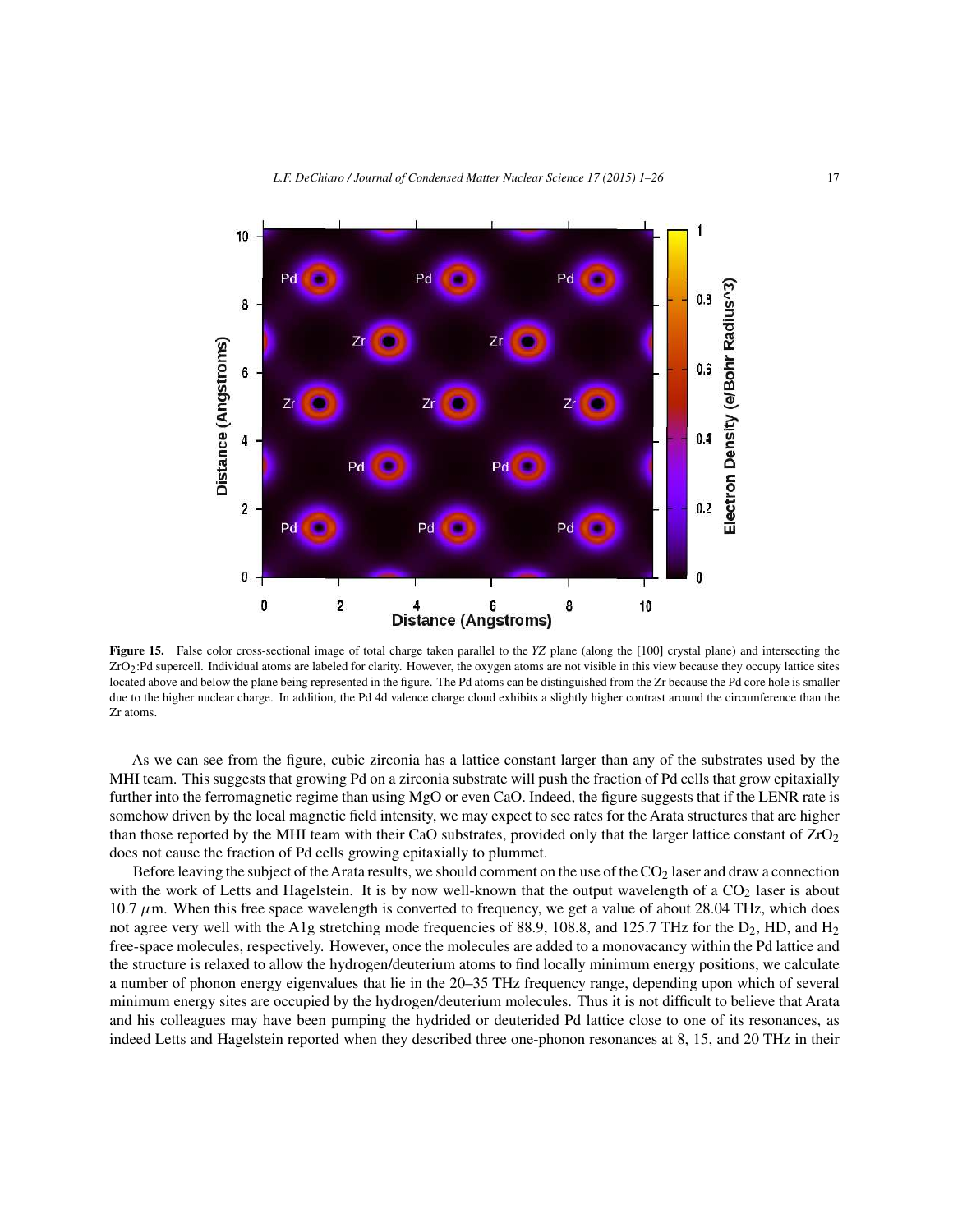

Figure 16. False color cross-sectional image of total charge density in a plane defined by the [110] and *Z* axes and intersecting the ZrO<sub>2</sub>:Pd supercell. The aspect ratio of this figure is higher than 1:1 because the length of the [110] face diagonal is  $\sqrt{2}$  times larger than the length of the unit cell in the *X, Y*, or *Z* dimensions.

two-laser paper [2]. What is also interesting is that Arata reports very little LENR activity when bulk Pd or powdered Pd was stimulated with the beam from the laser. Only when the Pd was in surface contact with a complex oxide did he observe high LENR activity and significant  ${}^{4}$ He production.

#### **8. DFT Study of the ZrO2:Pd Interface**

DFT studies of the ZrO<sub>2</sub>:Pd interface were performed using a  $2 \times 2 \times 2$  supercell in a manner similar to that described in Section 6 for the purpose of studying ferromagnetic activity and identifying which atomic species are most active. Figure 15 shows a false color image of the total charge density of the  $ZrO_2$ : Pd supercell sampled on a plane parallel to the  $YZ$  ([100]) plane and similar to those shown in Figs. 7, 9, and 11. The supercell lattice constant was set at 10.2164 Å, corresponding to a lattice constant of  $5.1082$  Å for each individual unit cell.

This view shows that the Pd and Zr atoms occupy the usual sites in the FCC supercell structure. However, the oxygen atoms are not visible in this view. In order to provide a view showing all 3 atomic species, we need to orient the horizontal axis in the crystallographic [110] direction instead of purely parallel to the *Y*-axis. Such a view is shown in Fig. 16.

As with the CaO:Pd and MgO:Pd structures, we generated spin-polarized images for the ZrO2:Pd supercell. Figure 17 shows the spin-polarized image corresponding to the total charge image of Fig. 15, and Fig. 18 shows the spin-polarized image corresponding to the total charge image of Fig. 16. There are a number of striking features visible in Figs. 17 and 18. First, we note that the two rows of Pd atoms are no longer equally polarized; the Pd atoms located closest to the oxygen atoms are polarized about 20 times more strongly than the Pd atoms located closest to the Zr atoms. Likewise, the two rows of oxygen atoms shown in the figure are also no longer equivalent; the oxygen atoms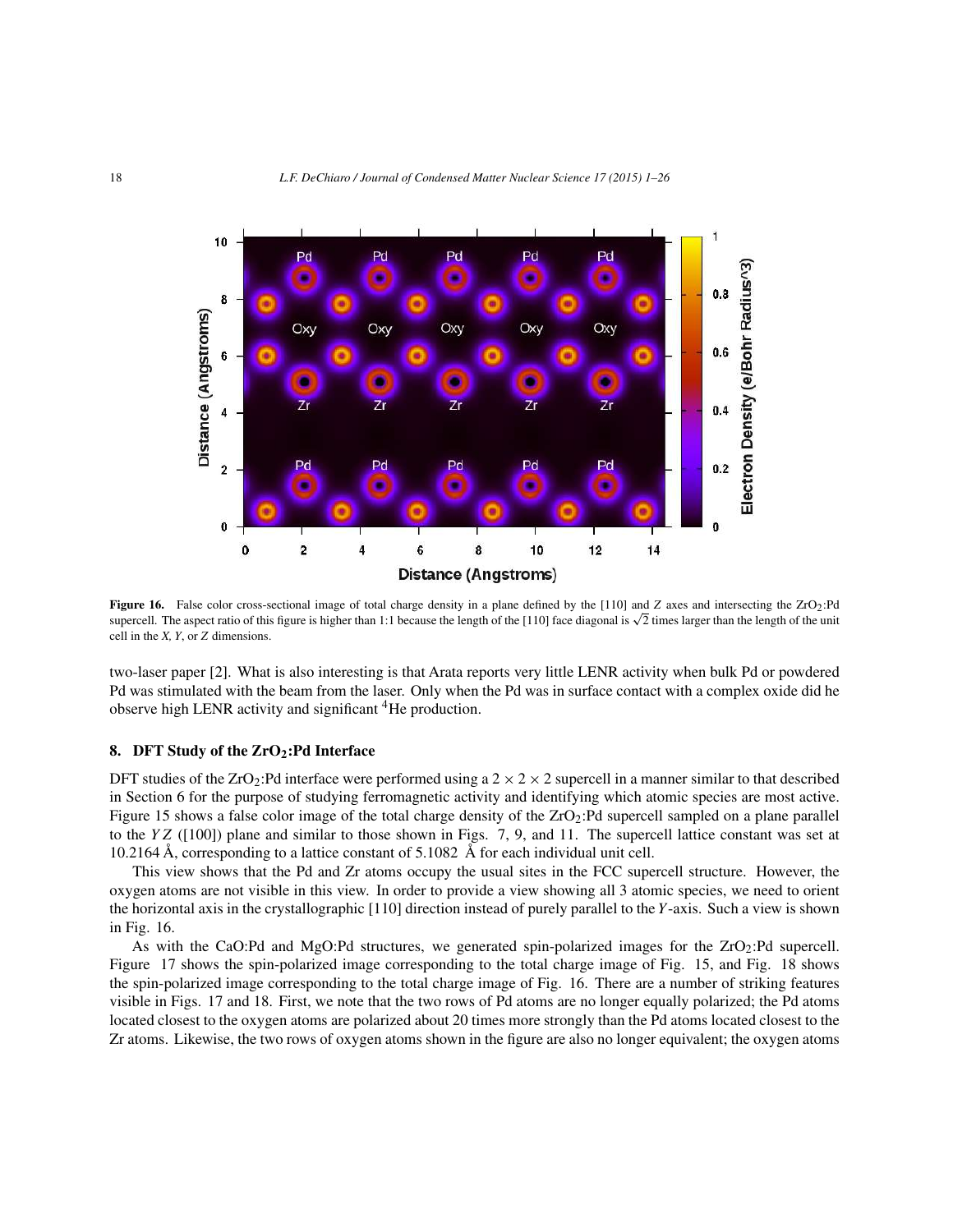

**Figure 17.** False color cross-sectional image of spin-up minus spin-down charge density taken parallel to the *YZ* plane (along the [100] crystal plane) and intersecting the ZrO<sub>2</sub>:Pd supercell. The brightest features identify the lowest row of three Pd atoms, while the upper row of two Pd atoms (shown in red) is not as strongly magnetized. The magnetically inactive zirconium atoms are shown largely in violet and black with just a trace of red.

located closest to the Pd are much more strongly polarized than the ones near the Zr atoms. We also note that the Zr atoms themselves are very weakly polarized. This latter observation should not be especially surprising, because the lattice constant for the individual unit cells in this run was set to 5.1082 Å, corresponding to the minimum in the  $ZrO<sub>2</sub>$ energy curve. This is considerably less than the computed threshold of about  $7 \text{ Å}$  for the onset of spin polarization of the Zr atoms. Finally, both figures reveal exactly two zero crossings in traveling between any two Pd atoms and between any Pd and one of the neighboring strongly polarized oxygen atoms. Thus all of the Pd are ferromagnetically ordered, and furthermore, the oxygens are ferromagnetically polarized with respect to the Pd atoms, a situation very different from what is shown in Fig. 10, where the single hydrogen electron spin is polarized antiferromagnetically with respect to the Pd. One dimensional cross sections were also performed for the same  $ZrO<sub>2</sub>$ :Pd supercell run whose two dimensional spin polarization false color images are shown in Figs. 17 and 18. In order to avoid undue increases in the length of the paper, their plots are presented in the on-line Supplemental Section.

The three structures discussed in this work may also be compared by providing their respective total supercell magnetic polarizations. For the MgO:Pd structure, the total magnetization is obviously zero, because there were no species whose interatomic separation was pushed beyond the threshold for spontaneous magnetization. For the CaO:Pd supercell, the total absolute magnetization was 5.57 Bohr magnetons, while for the ZrO2:Pd supercell, the value was 8.61 Bohr magnetons. In both of the latter structures, the only atoms to become polarized are the Pd and the oxygens. The CaO:Pd supercell contains a total of 32 Pd and oxygen atoms, while the  $ZrO_2$ :Pd supercell contains a total of 48. Thus the ratio of polarized atoms between the two structures is  $48/32 = 1.50$ . As it turns out, the ratio of the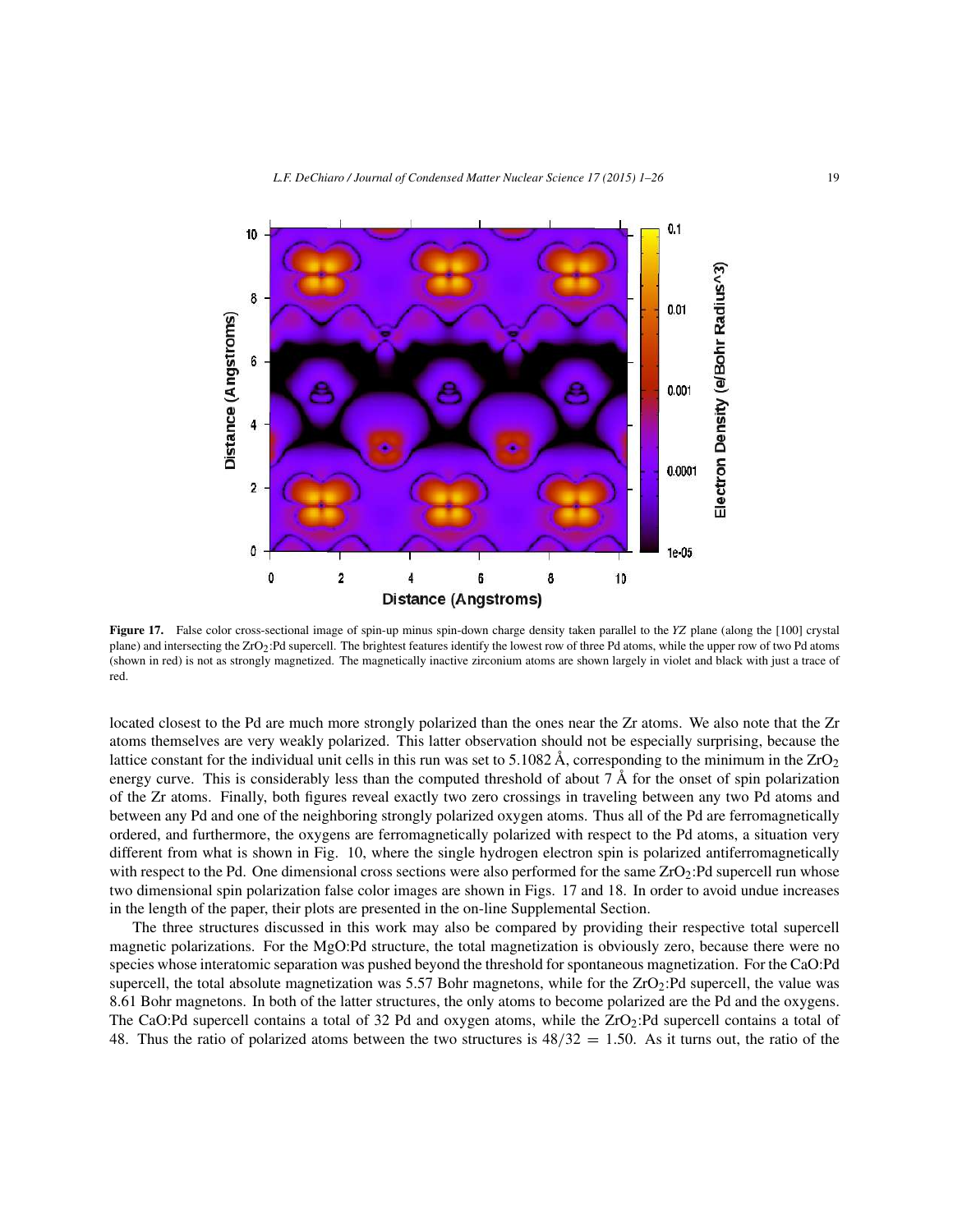

**Figure 18.** False color cross-sectional image of spin-up minus spin-down charge density in a plane defined by the [110] and *Z* axes and intersecting the ZrO<sub>2</sub>:Pd supercell. The bright heart-shaped features identify the highly magnetized rows of Pd atoms, while the smaller bright features are the rows of oxygen atoms located near the highly magnetized Pd atoms. The less highly magnetized oxygen atoms are shown in red below their more highly magnetized counterparts. Once again, the magnetically inactive zirconium atoms are shown largely in violet and black. Finally, the less highly magnetized Pd atoms are not visible in this cross-sectional view.

two magnetizations was  $8.61/5.57 = 1.54$ . It is thus tempting to attribute the magnetization difference simply to the difference in the number of polarized atoms. However, the local variations in spin polarization shown in the figures suggest that this is an oversimplified picture, because all of the Pd and oxygen atoms in the CaO:Pd supercell are strongly polarized, while this is clearly not true for either the Pd or the oxygen atoms in the ZrO2:Pd supercell. A more accurate picture can be obtained by making one dimensional plots of spin polarization through each of the two supercells and plotting the results on a linear scale instead of the logarithmic scale used in the false color images. Such a plot is shown in Fig. 19.

Care must be exercised in running one dimensional cross sections through the atoms, however, because the lattice symmetry induces nodes in the spin polarization along certain directions. In order to avoid sampling the spin polarizations along nodal lines, it was necessary to section the CaO:Pd supercell in the [001] direction (*Z*-direction) along a vector passing through the origin of coordinates. Thus the red line in the plot passes through Pd atoms at the 0.2 and 1.2 values of the *Z*-coordinate. The pair of minor peaks near 1.0 on the *X*-axis correspond to one of the oxygen atoms. For the  $ZrO_2$ : Pd supercell, it was necessary to perform our section in the [110] direction at an altitude of  $Z = 0$  in order to pass through the antinodes in the spin polarization for the Pd atoms, and each pair of tall, green peaks represents one Pd atom. Even after exercising care to ensure our sections pass through the antinodes of the atomic polarization patterns, it is clear that the peak spin polarization is about two times larger for the  $ZrO<sub>2</sub>$ :Pd structure than it is for the CaO:Pd. This is most probably attributable to the fact that the larger  $ZrO_2$ :Pd lattice constant pushes the Pd further up the magnetization curve than the CaO:Pd structure does.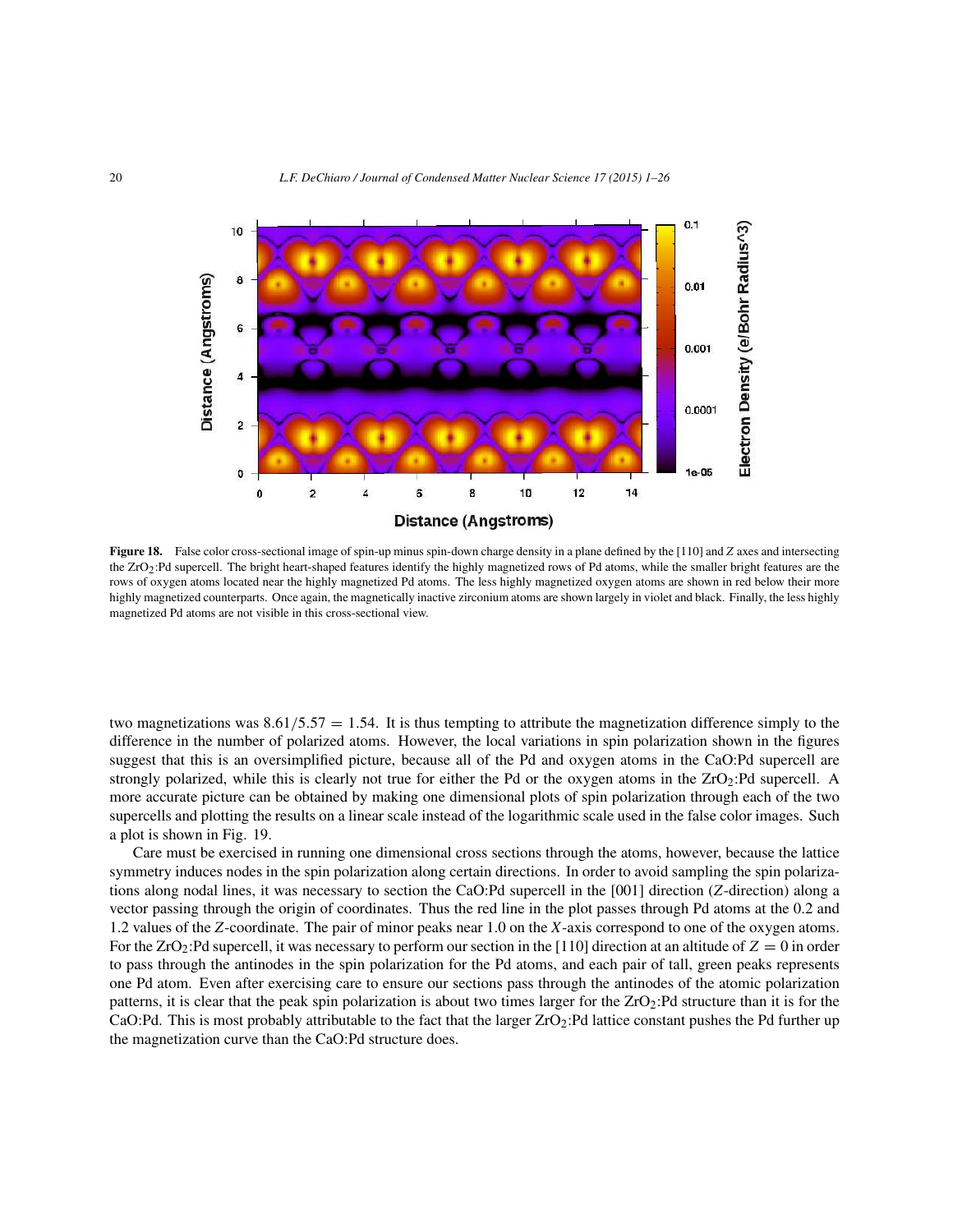

Figure 19. Plots of spin polarization (in units of electronic charges per cubic Bohr radius) versus position in the CaO:Pd supercell (red solid line) and in the ZrO<sub>2</sub>:Pd supercell (green dotted line). The horizontal coordinates for the ZrO<sub>2</sub>:Pd plot were divided by  $\sqrt{2}$  to permit display on the same axis scale. The tall peaks in each of the plots represent the Pd atoms.

#### **9. Summary**

In summary, spin-polarized DFT computations have been useful in providing insight into the magnetic behavior of many of the transition metals on the Periodic Table in their elemental lattices. Most of the transition metals and a number of sp elements (including diamond, aluminum, silicon, germanium, selenium, tellurium, lead, and polonium) are predicted to exhibit ferromagnetic ordering when their lattices are placed in sufficiently high tensile stress. At the threshold lattice constant for the onset of this ferromagnetic ordering, we predict that the energy surface for the elemental lattice bifurcates into two stable solutions, one paramagnetic with a higher energy and one ferromagnetic with a lower energy. The paramagnetic sheet for the energy surface above threshold joins smoothly with the paramagnetic sheet below threshold, however the ferromagnetic sheet joins with the paramagnetic sheet in such a way that the energy is continuous, but its derivatives may exhibit jump discontinuities at the threshold. Most of the elements exhibit magnetization curves that rise very rapidly with lattice constant above threshold and then saturate at higher values, approaching well-defined asymptotes as the lattice constant grows. In most cases, the normalized values of these asymptotic magnetizations lie close to 1.0 Bohr Magneton per unpaired p or d electron spin, which is the expected limiting case for isolated atoms. Interestingly, we find that (with the possible exceptions of the Lanthanide and Actinide series) the atoms whose outermost electron shells contain only s electrons do not exhibit ferromagnetic ordering at any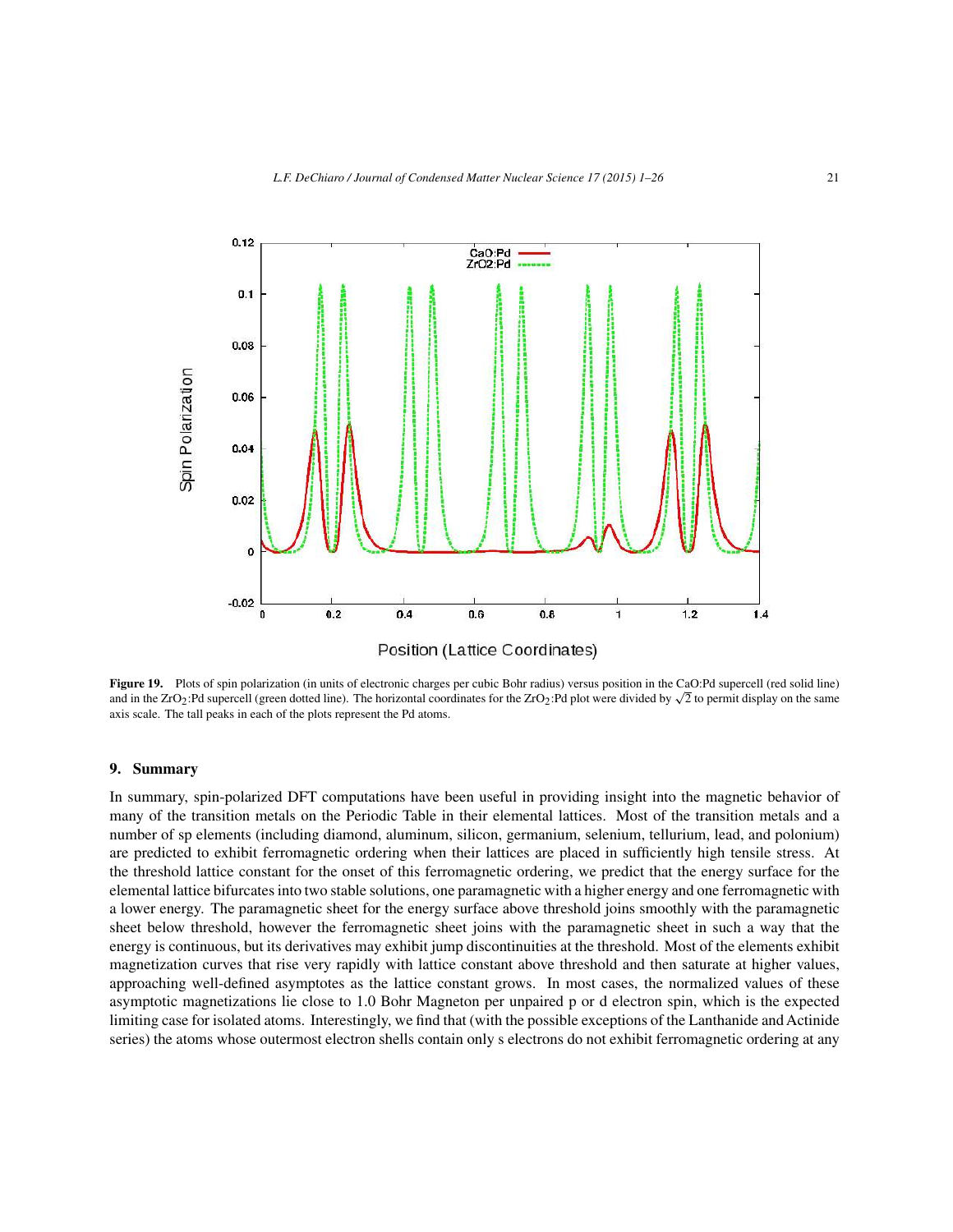practical value of lattice constant. This specifically includes all the Columns I and II elements and several elements on the right-hand edge of the Transition Metal Group such as zinc, cadmium, silver, and gold.

The results summarized above may now be applied to a variety of multilayer structures whose LENR results have been published during the past 15 years. The Mitsubishi Heavy Industries (MHI) team under Yasuhiro Iwamura reported successful observation of several different types of nuclear transmutations when using a structure consisting of alternating layers of CaO and Pd, both of which crystallize in the face-centered cubic (FCC) structure. The CaO unit cell lattice constant is about 4.815 Å, placing it above the threshold for the onset of spontaneous ferromagnetic ordering of Pd  $(4.50 \text{ Å}$  when tensile stress is applied in all three dimensions, 4.69 Å when stress is applied in only two dimensions). By contrast, they reported negative experimental results when MgO was substituted for the CaO. The lattice constant for MgO is only 4.211 Å, placing it well below the thresholds for magnetization in Pd. Similarly, the Osaka University team under Yoshiaki Arata reported high LENR rates and 4He production rates when their Pd nanoparticles were grown in intimate contact with ZrO<sub>2</sub>, which also has an FCC lattice and a lattice constant of about 5.07 Å. They reported much lower LENR rates when bulk Pd or even finely divided Pd powder was used in the same experimental apparatus.

The search to identify the experimental parameters that most directly control LENR phenomena has posed and continues to pose difficult challenges for the community. The effect of magnetic fields upon measured LENR rates has been known for some time but is not yet well understood. Our results suggest the possible existence of an underlying order involving spontaneous magnetization that may tie together the work of several different teams and materials systems. It is hoped that these results will provide a number of mechanistic clues for the theoretical community as well as guidance for LENR materials specialists seeking to optimize reactor structures for various LENR applications of the future.

#### **Acknowledgements**

The DFT studies documented in this work are a direct outgrowth of US Navy research that was funded under the In-house Laboratory Independent Research (ILIR) Program, and we wish to gratefully acknowledge the strong support of Jeff Solka (the ILIR sponsor) and the Department Q management over the past 5 years. In addition, we wish to thank a number of dear colleagues for their inspiration, including Peter Hagelstein of the MIT Electronics Research Laboratory, the LENR teams at the NASA Langley and Glenn facilities, and especially Olga Dmitriyeva and Rick Cantwell of Coolescence, who were instrumental in suggesting the potential value of spin-polarized calculations in elemental metal systems.

#### **References**

- [1] J.O.M. Bockris, R. Sundaresan, Z, Minevski and D. Letts, Triggering of heat and sub-surface changes in Pd–D systems, *ICCF Conference Proceedings*, Vol. 4, 1993.
- [2] D. Letts and P.L. Hagelstein, Stimulation of optical phonons in deuterated palladium, *ICCF Conference Proceedings*, Vol. 14, 2008.
- [3] Y. Iwamura, T. Itoh, M. Sakano, N. Yamazaki, S. Kuribayashi, Y. Terada, T. Ishikawa and J. Kasagi, Observation of nuclear transmutation reactions induced by D<sub>2</sub> gas permeation through Pd complexes, *ICCF Conference Proceedings*, Vol. 11, 2004.
- [4] Y. Arata and Y.C. Zhang, Development of compact nuclear fusion reactor using solid pycnodeuterium as nuclear fuel, *ICCF Conference Proceedings,* Vol. 10, 2002.
- [5] P. Hohenberg and W. Kohn, Inhomogeneous electron gas, *Phys. Rev.* **136** (1964) B864–B871.
- [6] W. Kohn and L.J. Sham, Self-consistent equations including exchange and correlation effects, *Phys. Rev*. 140 (1965) A1133– A1138.
- [7] P. Giannozzi, S. Baroni, N. Bonini, M. Calandra, R. Car, C. Cavazzoni, D. Ceresoli, G.L. Chiarotti, M. Cococcioni, I. Dabo., A. Dal Corso, S. de Gironcoli, S. Fabris, G. Fratesi, R. Gebauer, U. Gerstmann, C. Gougoussis, A. Kokalj, M. Lazzeri, L. Martin-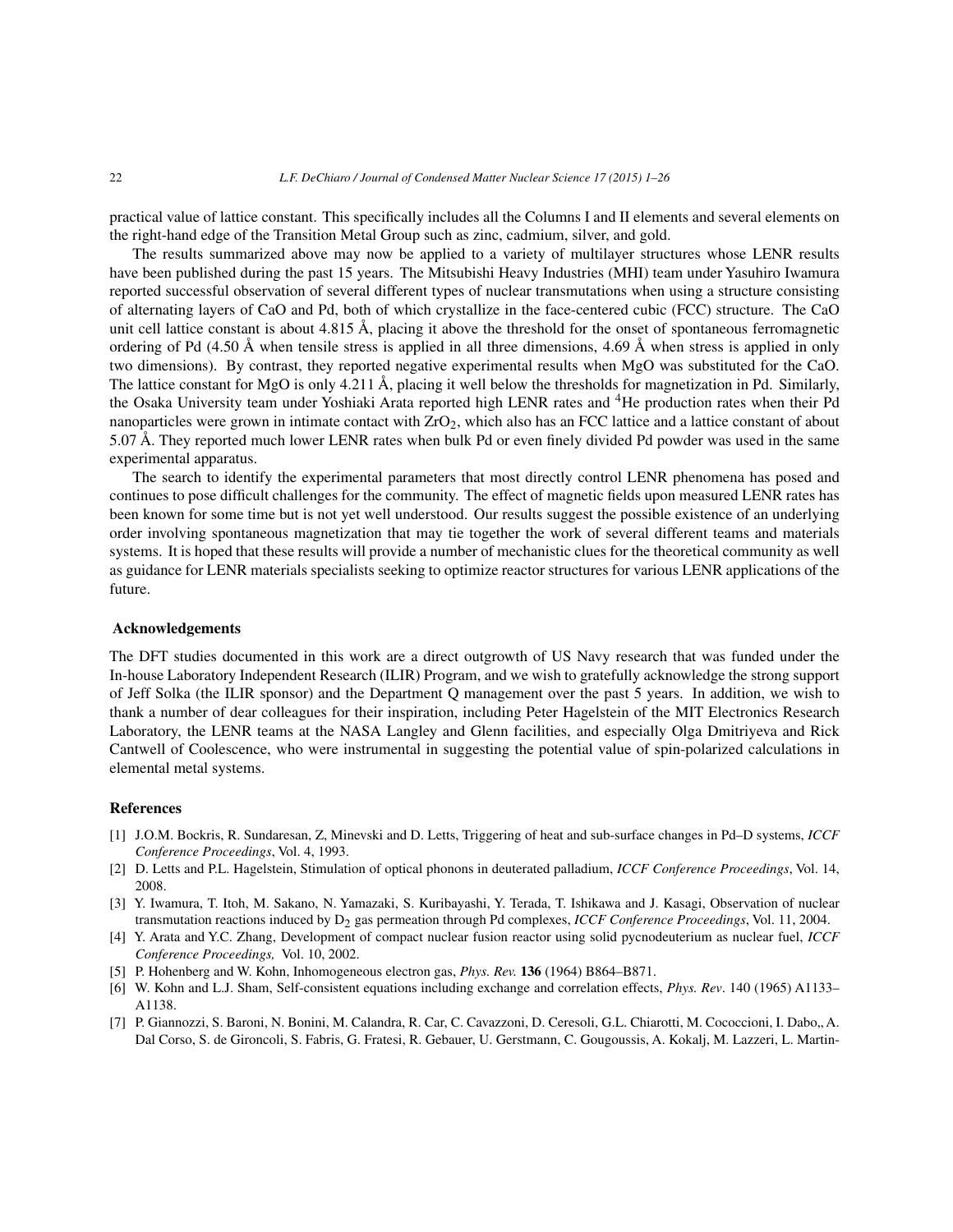Samos, N. Marzari, F. Mauri, R. Mazzarello, S. Paolini, A. Pasquarello, L. Paulatto, C. Sbraccia, S. Scandolo, G. Sclauzero, A.P. Seitsonen, A. Smogunov, P. Umari and R.M. Wentzcovitch, *J. Phys.: Condensed Matter* **21** (2009) 395502.

- [8] R.W.G. Wyckoff, *Crystal Structures*, Wiley, New York, 1963.
- [9] T. Hioki, N. Takahashi, S. Kosaka, T. Nishi, H. Azuma, S. Hibi, Y. Higuchi, A. Murase and T. Motohiro, Inductively coupled plasma mass spectrometry study on the increase in the amount of Pr atoms for Cs–Ion–implanted Pd/CaO multilayer complex with deuterium permeation, *Jap. J. Appl. Phys.* **52** (2013) 107301-1–107301-8.
- [10] Y. Arata and Y.C. Zhang, Development of compact nuclear fusion reactor using solid pycnodeuterium as nuclear fuel, *ICCF Conference Proceedings*, Vol. 10, 2003.
- [11] See, for example, Y. Arata, N. Abe and T. Oda, Fundamental phenomena in high power  $CO<sub>2</sub>$  laser welding (Report I): atmospheric laser welding (welding physics, process & instrument), *Trans. JWRI* **14**(1) (1985) 5–11.

## **Appendix A**

#### **Appendix B**



**Figure 20.** Appendix B: Periodic Table of the elements.

**Supplementary Figures**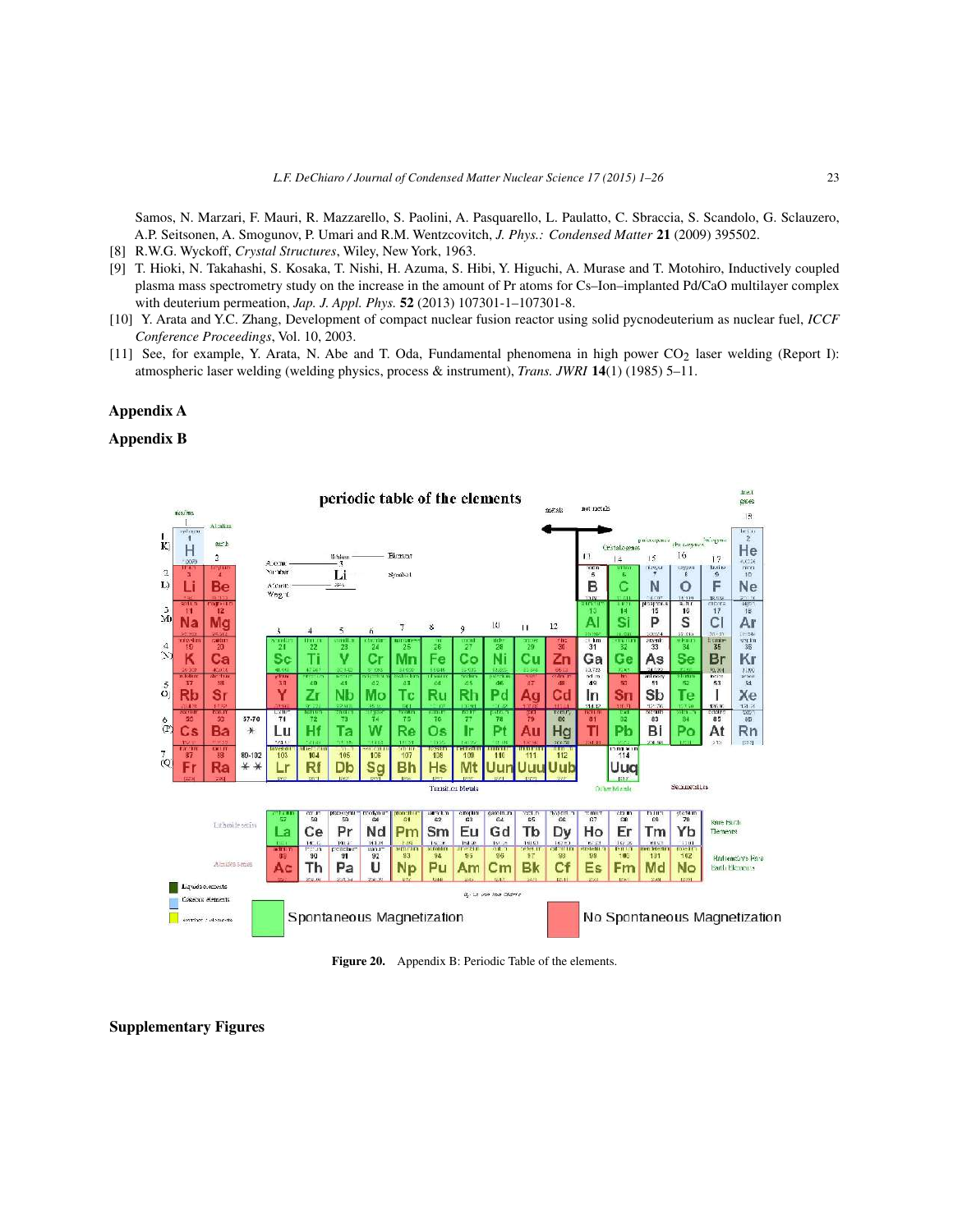| Element          | Lattice type           | Pseudopotential file name | Computed a | Accepted a | % Error  |
|------------------|------------------------|---------------------------|------------|------------|----------|
| Actinium         | Face-Centered Cubic    | Ac.pbe-mt-fhi.UPF         | 5.3199     | 5.31       | 0.186    |
| Aluminum         | Face-Centered Cubic    | Al.pbe-rrkj.UPF           | 4.0219     | 4.0495     | $-0.682$ |
| Antimony         | Hexagonal Close Packed | Sb.pbe-rrkj.UPF           | 3.4163     | 3.33       | 2.592    |
| Barium           | Body-Centered Cubic    | Ba.pbe-nsp-van.UPF        | 4.982      | 5.02       | $-0.757$ |
| Beryllium        | Hexagonal Close Packed | Be-pbe-rrkjus.UPF         | 2.3035     | 2.2858     | 0.774    |
| Cadmium          | Hexagonal Close Packed | Cd.pbe-n-van.UPF          | 3.117      | 2.9794     | 4.618    |
| Calcium          | Face-Centered Cubic    | Ca-pbe-nsp-van.UPF        | 5.5458     | 5.5884     | $-0.762$ |
| Carbon (Diamond) | Face-Centered Cubic    | C.pbe-rrkjus.UPF          | 3.5685     | 3.57       | $-0.042$ |
| Cesium           | Body-Centered Cubic    | Cs-pbe-mt-fhi.UPF         | 5.8912     | 6.141      | $-4.068$ |
| Chromium         | Body-Centered Cubic    | Cr.pbe-sp-van.UPF         | 2.8552     | 2.91       | $-1.883$ |
| Cobalt           | Hexagonal Close Packed | Co-pbe-nd-rrkjus.UPF      | 2.5184     | 2.5071     | 0.451    |
| Copper           | Face-Centered Cubic    | Cu.pbe-d-rrkjus.UPF       | 3.6315     | 3.61       | 0.596    |
| Germanium        | Face-Centered Cubic    | Ge.pbe-mt_fhi.UPF         | 5.8722     | 5.6575     | 3.795    |
| Gold             | Face-Centered Cubic    | Au.pz-nd-rrkjus.UPF       | 4.0204     | 4.08       | $-1.461$ |
| Hafnium          | Hexagonal Close Packed | Hf-pbe-mt-fhi.UPF         | 3.2194     | 3.1964     | 0.720    |
| Iridium          | Face-Centered Cubic    | Ir-pbe-n-rrkjus.UPF       | 3.839      | 3.9092     | $-1.796$ |
| Iron             | Body-Centered Cubic    | Fe-pbe-nd-rrkjus.UPF      | 2.8783     | 2.87       | 0.289    |
| Lanthanum        | Hexagonal Close Packed | La-pbe-nsp-van.UPF        | 3.662      | 3.75       | $-2.347$ |
| Lead             | Face-Centered Cubic    | Pb-pbe-d-van.UPF          | 5.007      | 4.9508     | 1.135    |
| Lithium          | Body-Centered Cubic    | Li-pbe-n-van.UPF          | 3.5092     | 3.51       | $-0.023$ |
| Magnesium        | Hexagonal Close Packed | Mg-pz-n-vbc.UPF           | 3.1598     | 3.21       | $-1.564$ |
| Manganese        | Body-Centered Cubic    | Mn.pbe-sp-van.UPF         | 2.8649     | 2.85       | 0.523    |
| Molybdenum       | Body-Centered Cubic    | Mo-pbe-mt-fhi.UPF         | 3.2148     | 3.147      | 2.154    |
| Nickel           | Face-Centered Cubic    | Ni.pbe-nd-rrkjus.UPF      | 3.52       | 3.524      | $-0.114$ |
| Niobium          | Body-Centered Cubic    | Nb-pbe-nsp-van.UPF        | 3.3051     | 3.3        | 0.155    |
| Osmium           | Hexagonal Close Packed | Os.pbe-mt-fhi.UPF         | 2.8072     | 2.7344     | 2.662    |
| Palladium        | Face-Centered Cubic    | Pd-pbe-rrkjus-4d10.UPF    | 3.974      | 3.8907     | 2.141    |
| Platinum         | Face-Centered Cubic    | Pt-pbe-nd-rrkjus.UPF      | 3.9854     | 3.92       | 1.668    |
| Polonium         | Simple Cubic           | Po-pbe-mt-fhi.UPF         | 3.2074     | 3.359      | $-4.513$ |
| Potassium        | Body-Centered Cubic    | K-pz-n-vbc.UPF            | 5.2401     | 5.23       | $-0.194$ |
| Rhenium          | Hexagonal Close Packed | Re.pbe-mt-fhi.UPF         | 2.8139     | 2.761      | 1.916    |
| Rhodium          | Face-Centered Cubic    | Rh-pbe-rrkjus.UPF         | 3.959      | 3.8        | 4.184    |
| Rubidium         | Body-Centered Cubic    | Rb-pbe-mt-fhi.UPF         | 5.468      | 5.585      | $-2.095$ |
| Ruthenium        | Hexagonal Close Packed | Ru.pbe-n-van.UPF          | 2.779      | 2.7059     | 2.702    |
| Scandium         | Hexagonal Close Packed | Sc.pbe-nsp-van.UPF        | 3.303      | 3.309      | $-0.181$ |
| Selenium         | Hexagonal              | Se.pbe-van.UPF            | 4.4695     | 4.36       | 2.511    |
| Silicon          | Face-Centered Cubic    | Si.pbe-rrkj.UPF           | 5.5085     | 5.4309     | 1.429    |
| Silver           | Face-Centered Cubic    | Ag-pbe-d-rrkjus.UPF       | 4.1333     | 4.09       | 1.058    |
| Sodium           | Body-Centered Cubic    | Na-pbe-sp-van-ak.UPF      | 4.1283     | 4.2906     | $-3.783$ |
| Strontium        | Face-Centered Cubic    | Sr-pbe-sp-van.UPF         | 6.0934     | 6.08       | 0.220    |
| Tantalum         | Body-Centered Cubic    | Ta-pbe-nsp-van.UPF        | 3.3418     | 3.3013     | 1.227    |
| Technetium       | Hexagonal Close Packed | Tc.pbe-mt-fhi.UPF         | 2.776      | 2.735      | 1.499    |
| Tellurium        | Hexagonal              | Te.pbe-rrkj.UPF           | 4.5050     | 4.45       | 1.236    |
| Thallium         | Hexagonal Close Packed | Tl-pbe-mt-fhi.UPF         | 3.3538     | 3.4566     | $-2.974$ |
| Tin              | Tetragonal             | Sn-pbe-d-rrkjus.UPF       | 5.9175     | 5.8318     | 1.470    |
| Titanium         | Hexagonal Close Packed | Ti-pbe-sp-van.UPF         | 2.923      | 2.9508     | $-0.942$ |
| Tungsten         | Body-Centered Cubic    | W-pbe-nsp-van.UPF         | 3.1951     | 3.1652     | 0.945    |
| Vanadium         | Body-Centered Cubic    | V-pbe-n-van.UPF           | 3.0078     | 3.02       | $-0.404$ |
| Yttrium          | Hexagonal Close Packed | Y-pbe-nsp-van.UPF         | 3.6318     | 3.65       | $-0.499$ |
| Zinc             | Hexagonal Close Packed | Zn-pbe-van.UPF            | 2.7353     | 2.6649     | 2.642    |
| Zirconium        | Hexagonal Close Packed | Zr-pbe-nsp-van.UPF        | 3.2254     | 3.232      | $-0.204$ |

**Table 1. Appendix A:** Table of computed and accepted values of lattice constant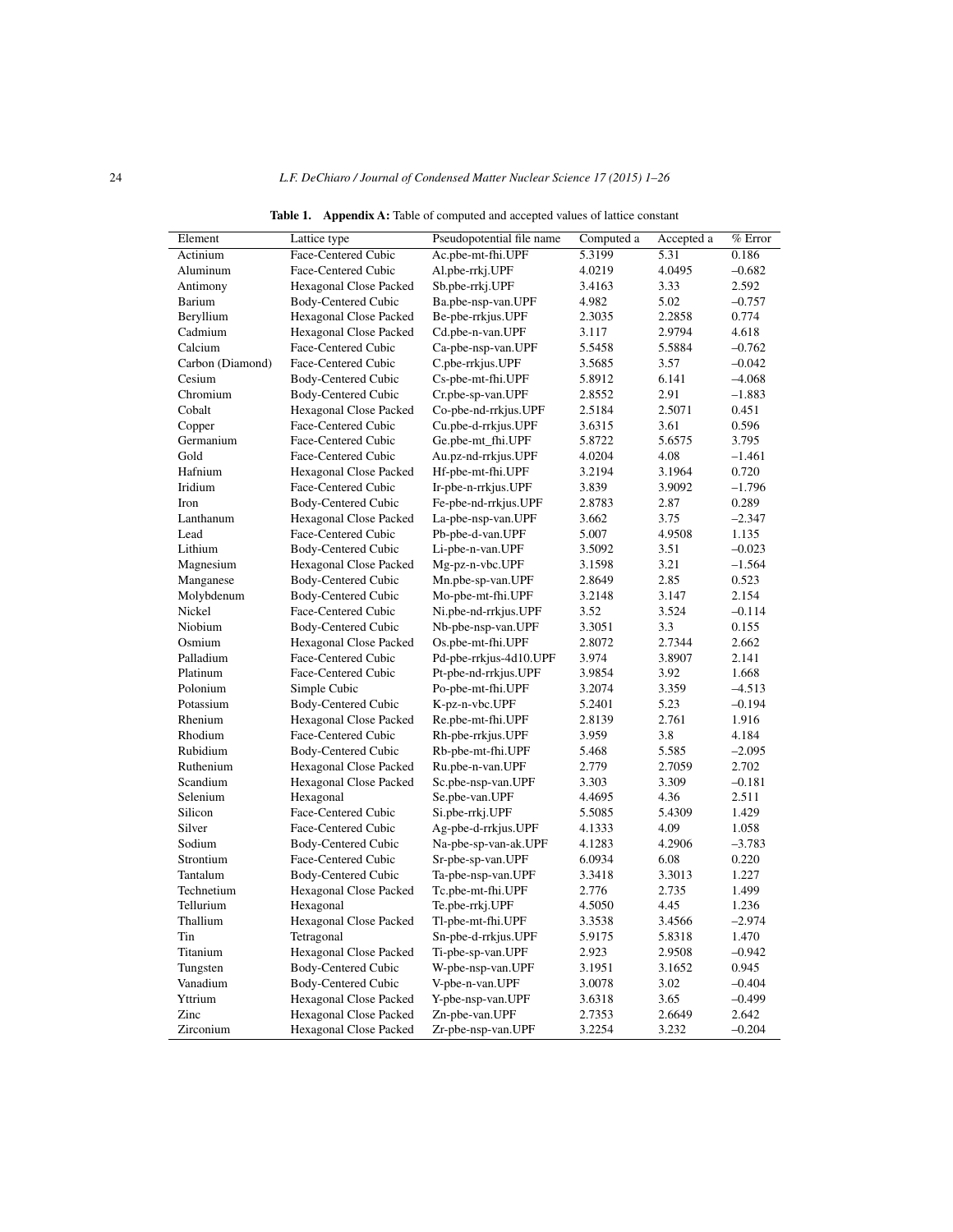

**Figure 21.** Supplementary Figure S1.



Figure 22. Supplementary Figure S2.